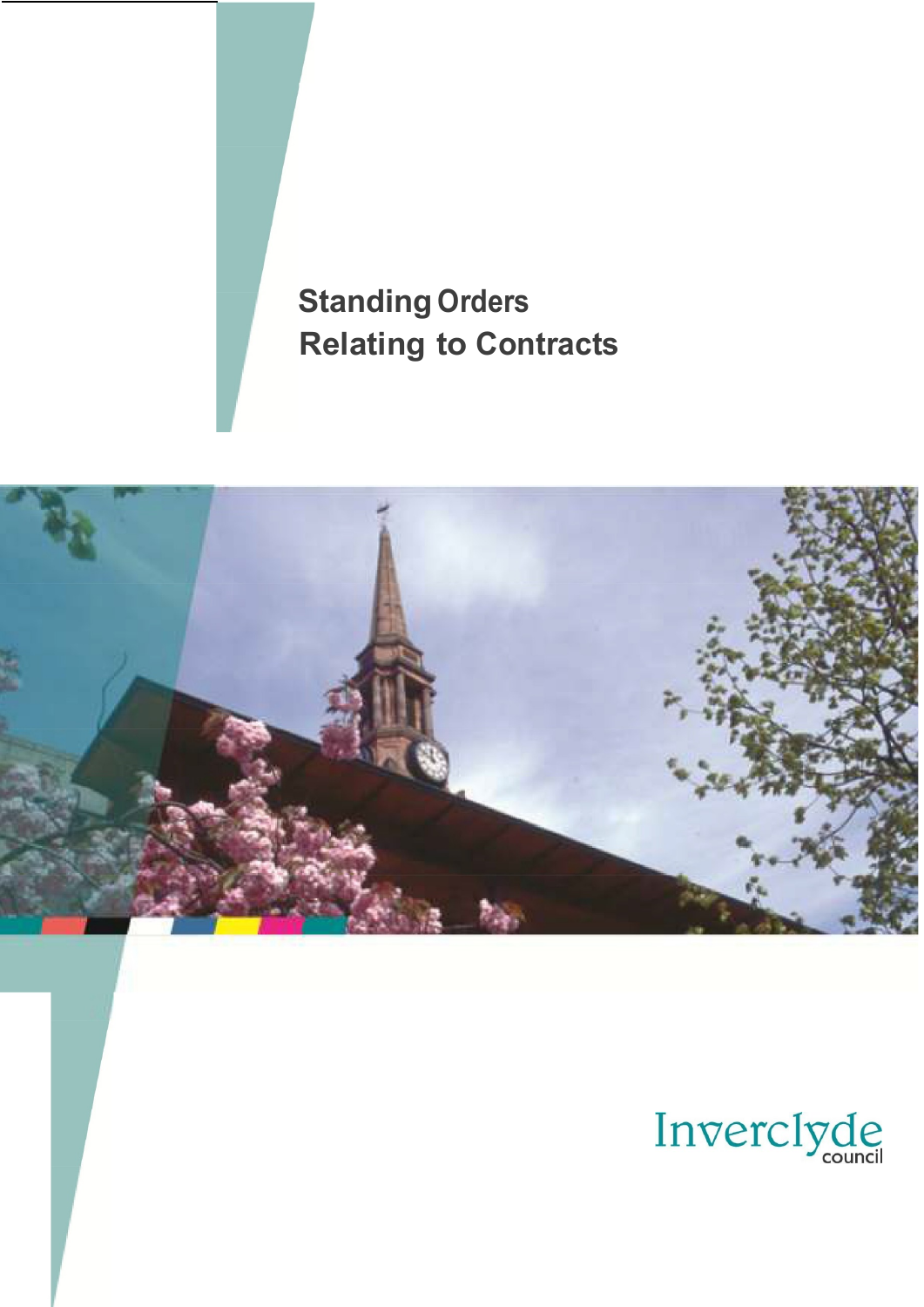Inverclyde Council

## **Standing Orders Relating to Contracts**

Approved – 17 February 2022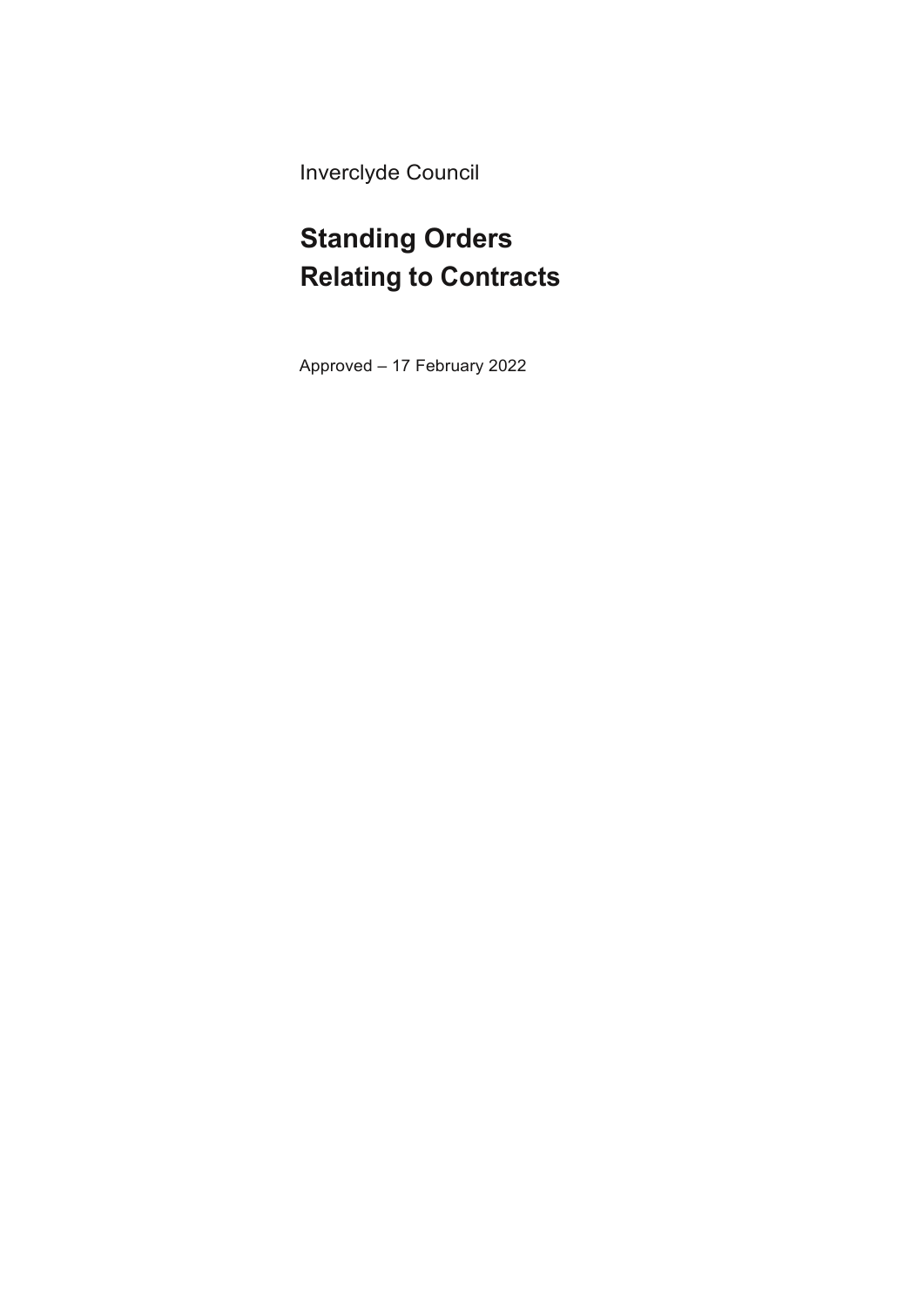### **STANDING ORDERS FOR CONTRACTS**

### **INDEX**

#### **ORDER**

#### **SUBJECT**

#### **PAGE**

| 1.0 |                                                           |  |
|-----|-----------------------------------------------------------|--|
| 2.0 |                                                           |  |
| 3.0 |                                                           |  |
| 4.0 |                                                           |  |
| 5.0 |                                                           |  |
| 6.0 | BREACH OF STANDING ORDERS AND/OR PROCUREMENT PROCESSES4   |  |
| 7.0 |                                                           |  |
| 8.0 |                                                           |  |
|     |                                                           |  |
|     |                                                           |  |
|     |                                                           |  |
|     |                                                           |  |
| 9.0 |                                                           |  |
|     |                                                           |  |
|     |                                                           |  |
|     |                                                           |  |
|     |                                                           |  |
|     |                                                           |  |
|     |                                                           |  |
|     |                                                           |  |
|     |                                                           |  |
|     |                                                           |  |
|     |                                                           |  |
|     |                                                           |  |
|     |                                                           |  |
|     |                                                           |  |
|     |                                                           |  |
|     |                                                           |  |
|     |                                                           |  |
|     |                                                           |  |
|     |                                                           |  |
|     |                                                           |  |
|     | 26.0 FRAMEWORK AND NON-EXEMPT COLLABORATIVE AGREEMENTS 13 |  |
|     |                                                           |  |
|     |                                                           |  |
|     |                                                           |  |
|     |                                                           |  |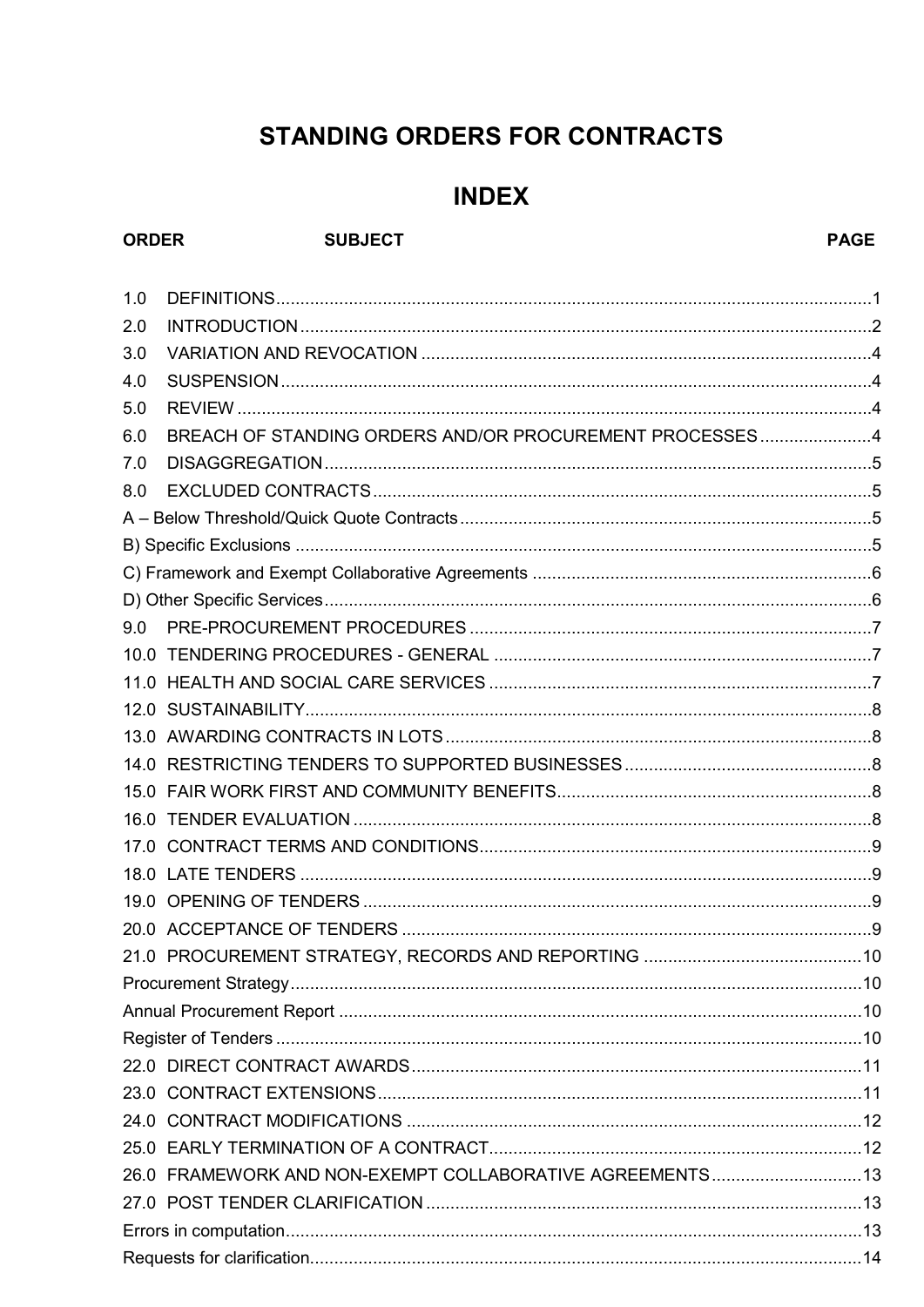| 28.0 CONTRACT TERMS REGARDING CONSULTANTS AND SPECIALIST SERVICE |  |  |
|------------------------------------------------------------------|--|--|
|                                                                  |  |  |
|                                                                  |  |  |
|                                                                  |  |  |
|                                                                  |  |  |
|                                                                  |  |  |
|                                                                  |  |  |
|                                                                  |  |  |
|                                                                  |  |  |
|                                                                  |  |  |
|                                                                  |  |  |
|                                                                  |  |  |
|                                                                  |  |  |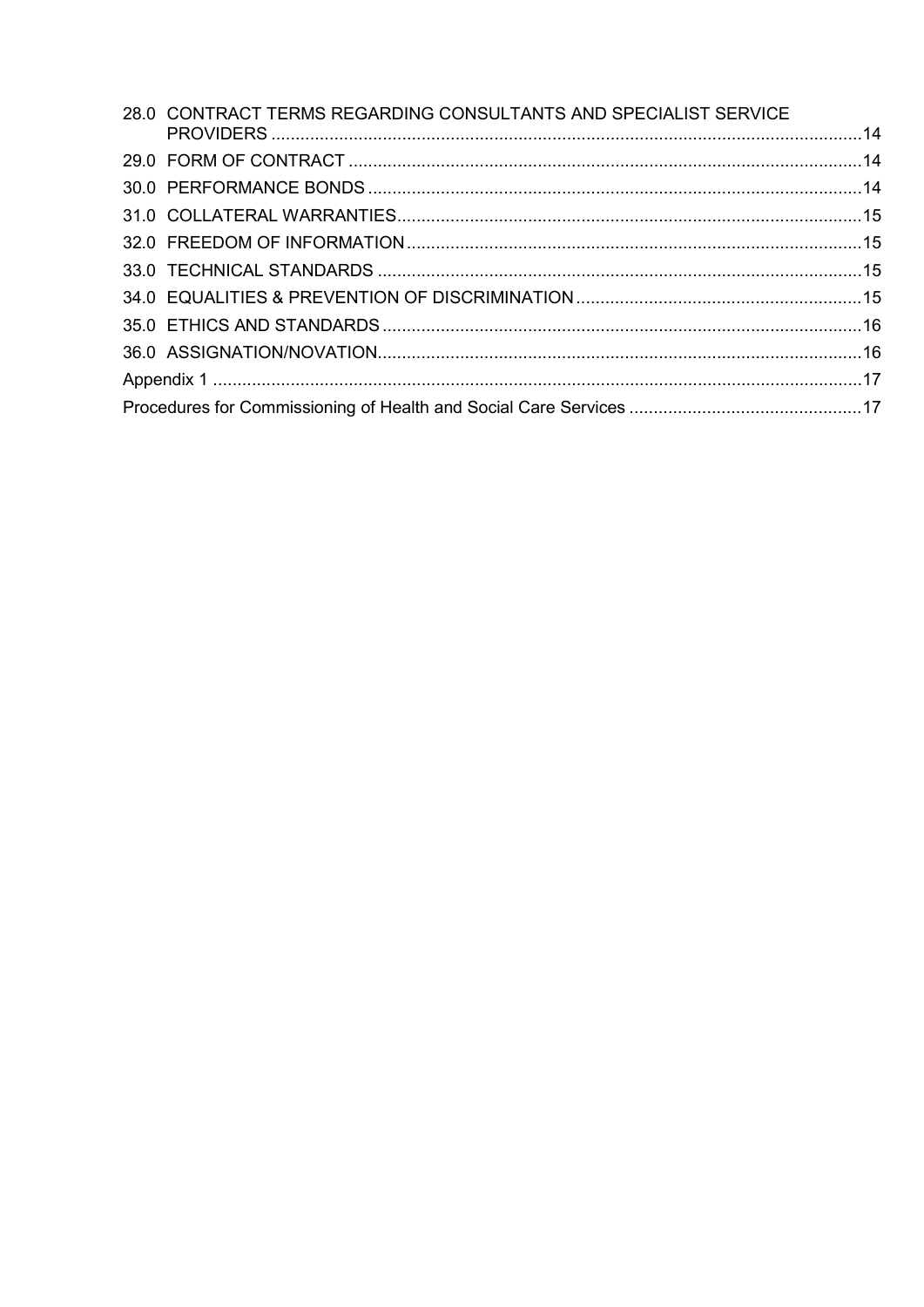#### <span id="page-4-0"></span>1.0 **DEFINITIONS**

1.1 In these Standing Orders relating to Contracts the following definitions and provisions shall apply:

"2014 Act" means the Procurement Reform (Scotland) Act 2014 (as amended);

"2015 Regulations" means the Public Contracts (Scotland) Regulations 2015 as amended by the Public Procurement etc. (EU Exit) (Scotland) (Amendment) Regulations 2020;

"2016 Regulations" means the Procurement (Scotland) Regulations 2016;

"ALEO" means arm's length external organisation used by the Council to deliver services e.g. Inverclyde Leisure and Riverside Inverclyde;

"Direct Award" means an award directly to a supplier without advertising or competition.

"Directors" shall include the Chief Executive and the Chief Officer of the Integration Joint Board;

"appropriate committee" shall mean the committee to which the procuring Service reports in terms of the Council's Scheme of Administration;

"Best Value" means the legal duty to secure continuous improvement in the performance of the Council's functions as set out in section 1 of the Local Government (Scotland) Act 2003 which requires the Council to attain an appropriate balance of quality and cost for any particular requirement having regard to efficiency, effectiveness, economy, equal opportunity requirements and sustainability;

"Emergency" shall be deemed to mean an actual or potential event involving or likely to involve any of the following:

- (i) danger to life or health;
- (ii) serious damage or destruction of property;
- (iii) major financial penalties; or
- (iv) significant unforeseen and unplanned financial consequences*;*

"Fair Work First" means the commitment by employers to investment in skills and training, no inappropriate use of zero hours contracts, action to tackle the gender pay gap, genuine workforce engagement, including with trade unions and payment of the Real Living Wage;

"Framework" means an overarching arrangement under which the terms and conditions are agreed, but where there is normally no commitment to subsequently place orders or call-off contracts;

"FTS" means Find a Tender Service, the new UK e-notification system which replaced requirements to advertise in the online journal of the EU;

"FTS Thresholds" means those thresholds (formerly referred to as EU thresholds) for the Council's procurement requirements caught within the ambit of the 2015 Regulations: currently £213,477 for supplies and services and £5,336,937 in relation to works<sup>[1](#page-4-1)</sup>;

<span id="page-4-1"></span><sup>&</sup>lt;sup>1</sup> These values changed on  $1<sup>st</sup>$  January 2022 and shall change biennially thereafter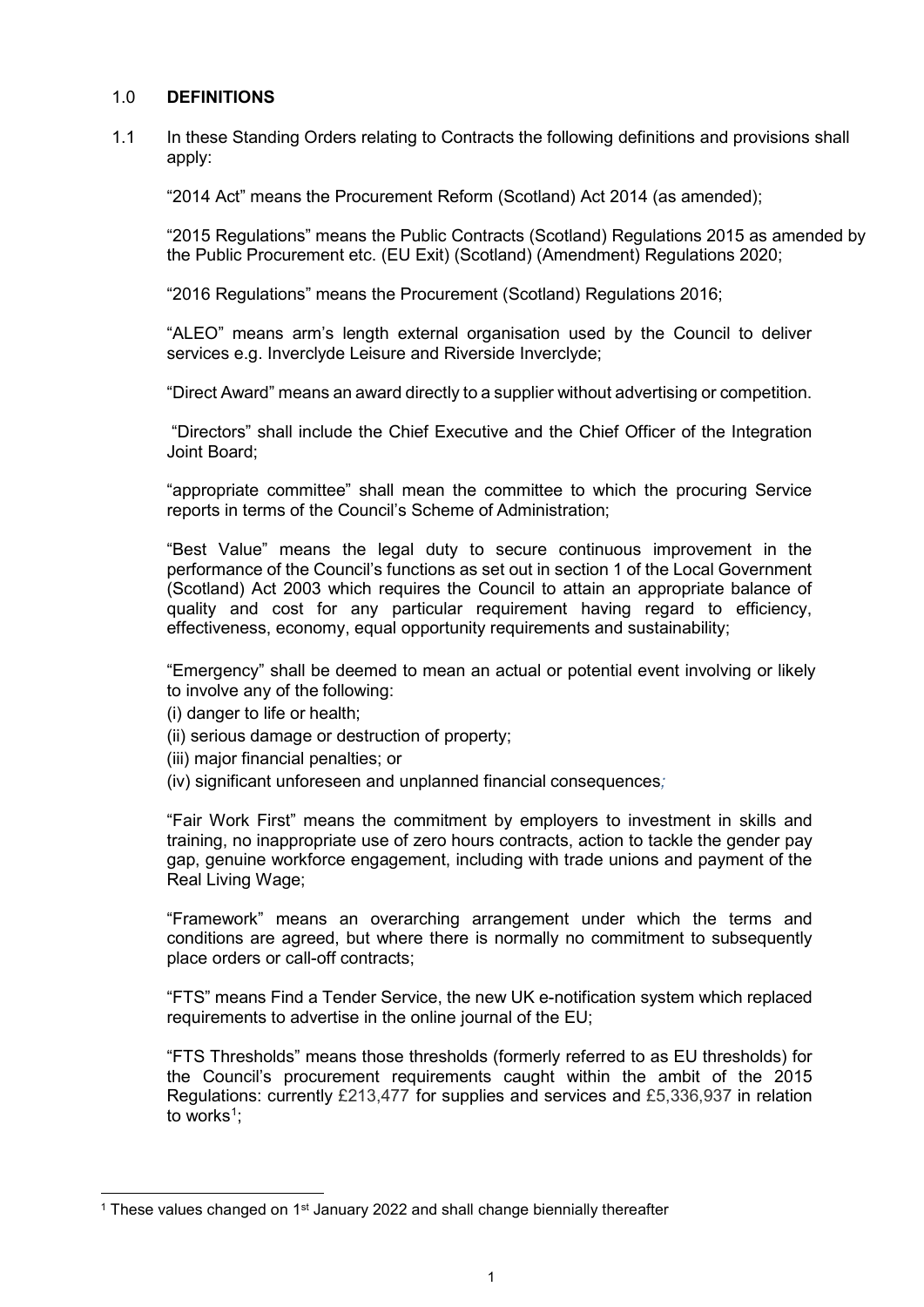"FTS Contracts/ Procurements" means those procurements required to be advertised on FTS since they fall within the remit of the 2015 Regulations;

"General Duties" means (i) treating relevant economic operators equally and without discrimination, (ii) acting in a transparent and proportionate manner and (iii) complying with sustainable procurement duty set out in the 2014 Act

"Health and Social Care Services" means any of the services as defined by Regulation 12(1) and 13(1) of the 2014 Act, Regulations 74 to 76 and schedule 3 of the 2015 Regulations along with the associated schedule of the 2016 Regulations;

"other Specific Services" means the services listed in Schedule 3 to the 2015 Regulations excluding Health and Social Care Services;

"PCS" means Public Contracts Scotland and Public Contracts Scotland Tender being the advertising portal provided by the Scottish Government for the advertising of public contract opportunities;

"Procurement" means the process leading to the award of the of a public contract for the acquisition of services, supplies or work from an economic operator;

"Procurement Manual" means the Procurement Manual issued by the Procurement Manager setting out the detailed requirements and processes for the conduct of the Council's procurement activity;

"Quick Quote" means an online request for a priced quotation provided through the PCS website used to obtain competitive quotes for low value/low risk procurement exercises from suppliers who are registered on PCS;

"Real Living Wage" means the hourly rate of pay which is independently calculated each year and overseen by the Living Wage Foundation;

"Regulated Contracts/Procurement" means those procurements which fall within the remit of the 2014 Act;

"Regulated Contracts/ Procurement Threshold" means those thresholds for the Council's procurement requirements caught within the ambit of the 2014 Act – being £50K for goods and services and £2M for works; and

"Retained EU law" means any retained EU law within the meaning of the European Union (Withdrawal) Act 2018.

1.2 The title of every officer referred to in the Standing Orders relating to Contracts shall be read to include any alternative title which the Council may from time to time ascribe to that officer. Further, in the event that functions ascribed at the date hereof to a particular officer are re-ascribed, the relevant provisions herein shall transfer to that other officer(s).

#### <span id="page-5-0"></span>2.0 **INTRODUCTION**

2.1 These Standing Orders Relating to Contracts ("Standing Orders") are made under Section 81 of the Local Government (Scotland) Act 1973 and set out how contracts for all supplies, services and works will be made by or on behalf of the Council. The term 'contract' includes any form of agreement, written or unwritten, to which the Council is a party which creates rights and responsibilities for any of the parties involved.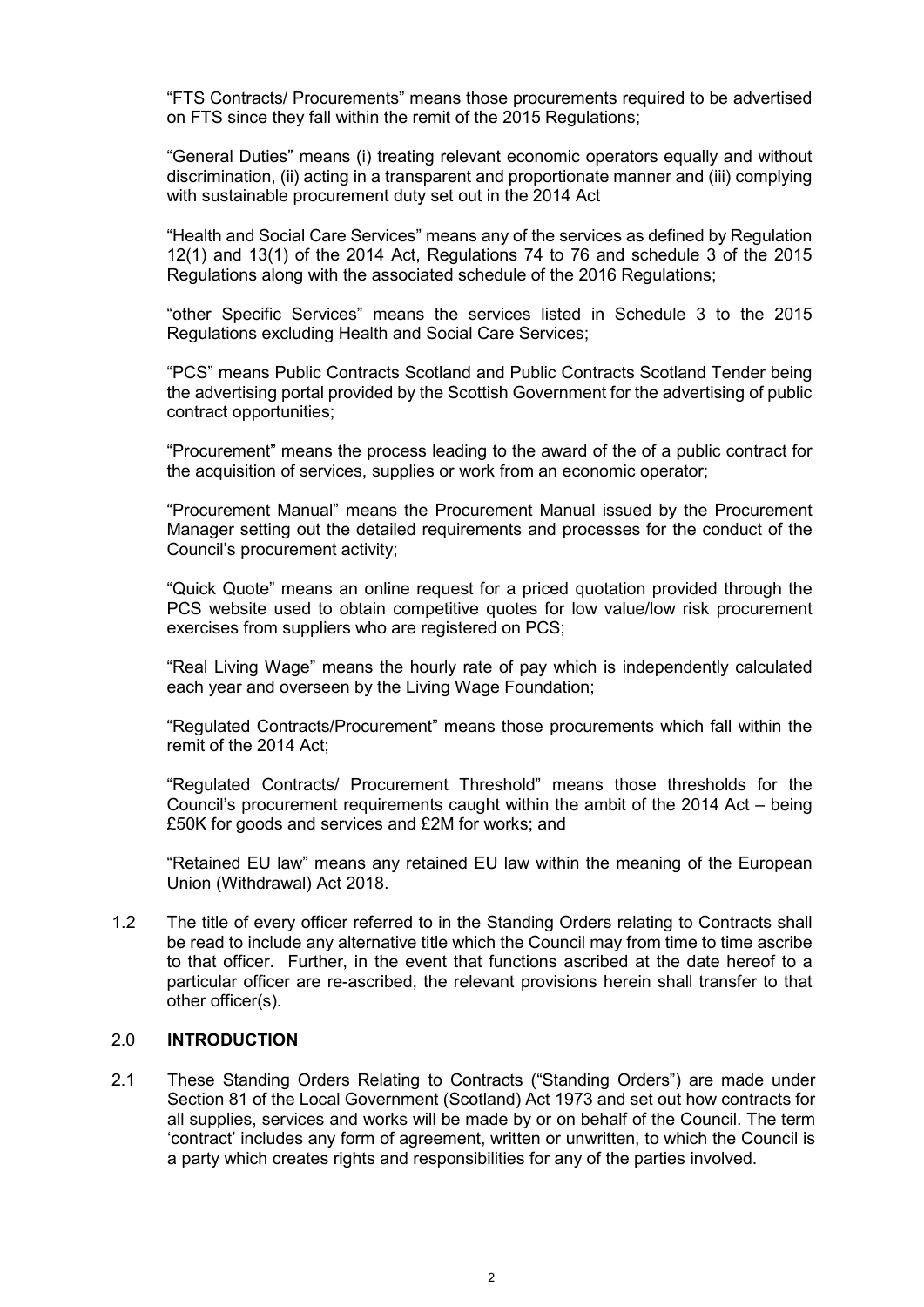- 2.2 The purpose of these Standing Orders is to ensure that contracts are appropriate for their purpose, provide the right balance between price and quality, and are procured in an open way that demonstrates probity and compliance with the Council's policies.
- 2.3 These Standing Orders apply to the Council carrying on its own procurement activity and any activity that the Council conducts on behalf of other parties such as ALEOs and the Health and Social Care Partnership.
- 2.4 In entering contracts for or on behalf of the Council, every officer or such other person as may have the power of entering into contracts on the Council's behalf, regardless of whether any such contracts are otherwise exempted from the application of these Standing Orders, shall be subject to an obligation to seek Best Value for the Council and be able to demonstrate equal treatment, non-discrimination, proportionality and transparency in the process of awarding contracts.
- 2.5 Notwithstanding the provisions and requirements of these Standing Orders, all contracts must comply with:
	- (i) The requirements of the 2015 Regulations;
	- (ii) The requirements of the 2014 Act;
	- (iii) All other relevant legislation including Retained EU law;
	- (iv) the Council's Financial Regulations;
	- (v) the Council's Scheme of Delegation (Officers);
	- (vi) the Procurement Manual and the guidance on procedural requirements contained therein issued from time to time by the Procurement Manager; and
	- (vii) Rules of procedure for national contracts set up by Scotland Excel and Procurement Scotland;

Due consideration should also be given to all Guidance and Policy Notes in respect of procurement matters which may be issued by the Scottish Government and the Crown Commercial Services which may be issued from time to time.

- 2.6 In the event of any conflict between these Standing Orders and such legislation or rules or guidance, the legislation or rules and guidance shall take precedence.
- 2.7 Where any tender is likely to:-
	- (i) equal or exceed the FTS Thresholds from time to time; or
	- (ii) equal or exceed the Regulated Procurement Thresholds,

the Director and relevant Head of Service will remain responsible for complying with the requirements of applicable procurement law but will consult fully with the Procurement Manager and the Head of Legal & Democratic Services to ensure that (a) the various requirements of the 2015 Regulations and/or the 2014 Act are fully complied with and (b) where the 2015 Regulations apply, to determine the appropriate procurement route: open; restricted; negotiation; competitive procedure with negotiation; or, competitive dialogue.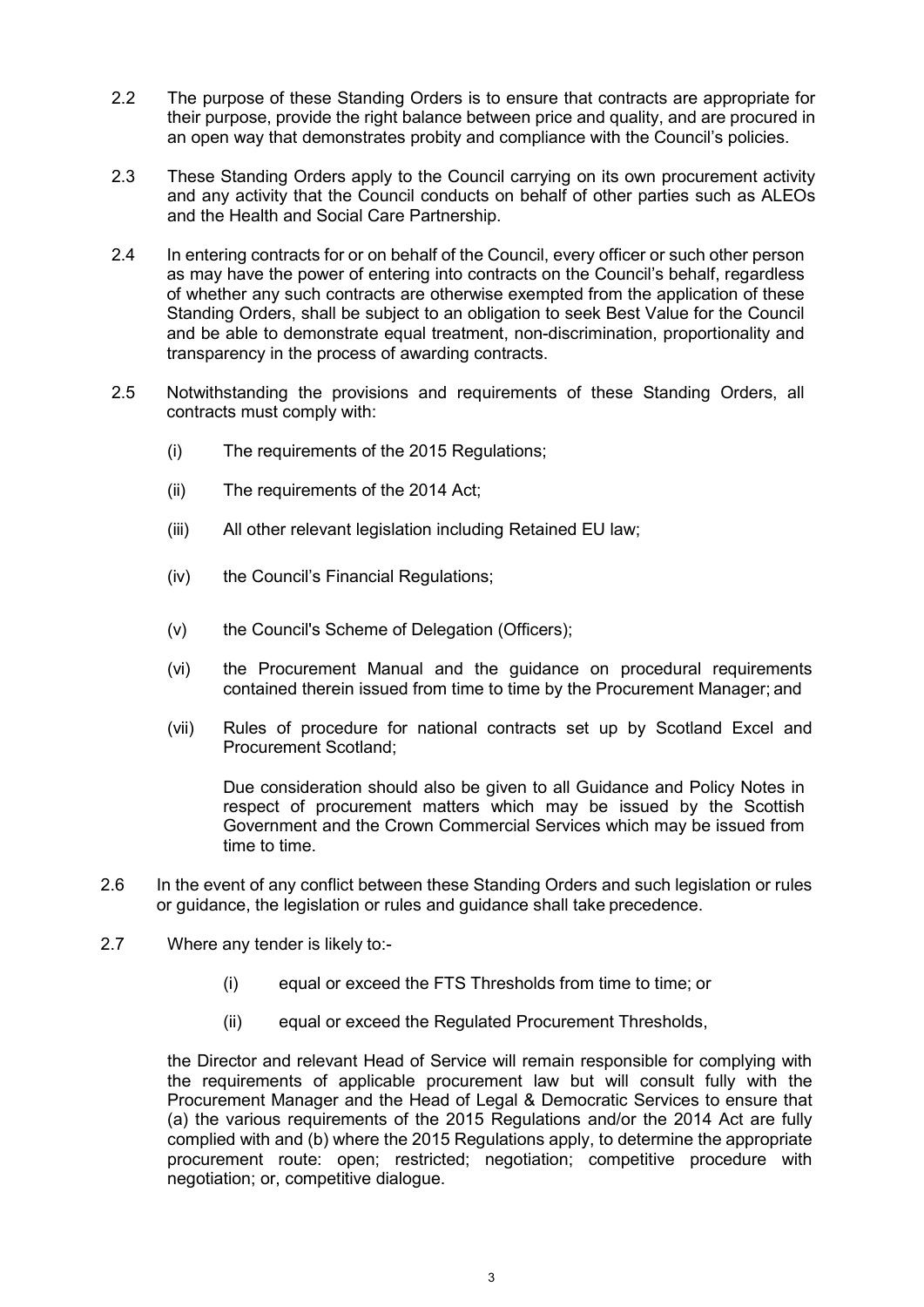#### <span id="page-7-0"></span>3.0 **VARIATION AND REVOCATION**

- 3.1 Other than alterations of a nature which fall within Standing Order 3.2, these Standing Orders relating to Contracts may from time to time be varied or revoked by the Council.
- 3.2 The Head of Legal & Democratic Services shall have the power to vary these Standing Orders relating to Contracts but only in the following circumstances:
	- (i) to reflect changes in job titles, re-organisations of services and directorates and vacancies in posts;
	- (ii) to change references to any pieces of legislation where the legislation is repealed, and to insert references to new pieces of legislation where the new pieces of legislation largely re-enact the provisions of the repealed legislation;
	- (iii) to change the financial values of FTS Thresholds or Regulated Contracts/Procurement Threshold where referred to in these Standing Orders relating to Contracts, to implement any changes made to those thresholds.

Any alterations made in terms of this Standing Order 3.2 shall be reported to the next meeting of the Council.

#### <span id="page-7-1"></span>4.0 **SUSPENSION**

- 4.1 The appropriate committee, on receiving a joint recommendation from the relevant Director, the Head of Legal & Democratic Services and the Chief Financial Officer that there are special circumstances justifying suspension of one or more provisions of these Standing Orders relating to Contracts and that it is in the interests and within the powers of the Council to do so, may suspend the application of such provision(s) to any contract.
- 4.2 The Chief Executive, in terms of the specific delegation to them by the Council to deal with matters of Emergency and following appropriate consultation, may authorise action which otherwise would require suspension of one or more provisions of these Standing Orders relating to Contracts.

#### <span id="page-7-2"></span>5.0 **REVIEW**

5.1 These Standing Orders relating to Contracts shall be reviewed at least every four years by the Head of Legal & Democratic Services.

#### <span id="page-7-3"></span>6.0 **BREACH OF STANDING ORDERS AND/OR PROCUREMENT PROCESSES**

- 6.1 Any contravention of or non-compliance with these Standing Orders and/or procurement processes must be reported immediately to the Procurement Manager and the Head of Legal & Democratic Services who may discuss the matter with senior managers as appropriate, to determine any action to be taken.
- 6.2 Any incidents of suspected fraud must be directed to the Chief Financial Officer immediately.
- 6.3 Disciplinary action may be taken as a result of any of the events in Standing Orders 6.1 and/or 6.2 being found to have occurred.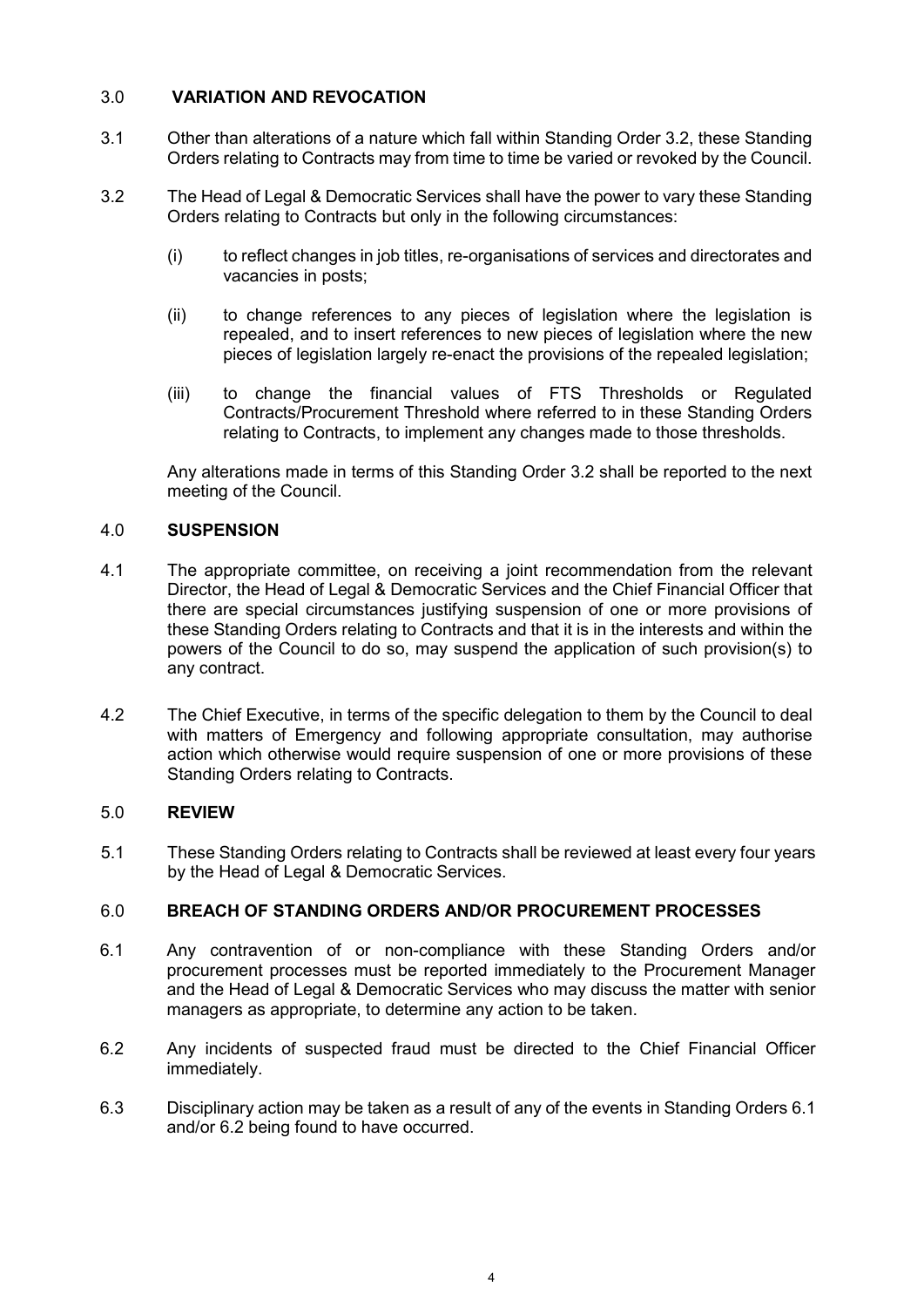#### <span id="page-8-0"></span>**7.0 DISAGGREGATION**

- 7.1 Contracts must not be disaggregated, packaged or split into separate smaller contracts or requirements to avoid the application of any provision of these Standing Orders, FTS Procurements, Regulated Procurements or any other legislative provision including Retained EU law.
- 7.2 In determining whether either the FTS Procurement Threshold or the Regulated Procurement threshold has been exceeded in respect of any single requirement for works, services or supply contracts, the value of that requirement shall be aggregated across the entire Council.

#### <span id="page-8-2"></span><span id="page-8-1"></span>8.0 **EXCLUDED CONTRACTS**

#### **A – Below Threshold/Quick**

#### **Quote Contracts**

8.1 Contracts for the supply of goods or materials, the provision of services or for the execution of works are excluded from the application of the Standing Orders relating to Contracts where the estimated price of the contract is less than:

| <b>Supplies and Services</b> | £50,000  |
|------------------------------|----------|
| Works                        | £250,000 |

For the avoidance of doubt, 'services' includes without limitation Health and Social Care Services and other Specific Services

8.2 Competitive quotes or Quick Quotes must still be sought for the excluded contracts referred to at Standing Order 8.1 above in line with the procedures detailed in the Procurement Manual.

#### **B) Specific Exclusions**

- <span id="page-8-3"></span>8.3 The following specific contracts are excluded from the application of the Standing Orders relating to Contracts:-
	- (i) any contract for supplies and services or for the execution of works which, in the opinion of the Chief Executive, in consultation with the relevant Director, Head of Legal & Democratic Services and the Chief Financial Officer, are urgently required for the prevention of damage to life or property or which the Chief Executive believes would avert, alleviate or eradicate the effects or potential of an Emergency. Any such contracts, and the relevant circumstances, shall be reported by the relevant Director to the appropriate committee as soon as possible after the event;
	- (ii) a contract which has been extended for a period of up to six months in terms of the Council's Scheme of Delegation (Officers);
	- (iii) contracts of employment;
	- (iv) the appointment of legal agents or legal counsel in accordance with the 2014 Act and 2015 Regulations;
	- (v) the allocation of direct payments or personal budgets under options 1, 2 or 4 of the Social Care (Self Directed Support) (Scotland) Act 2013;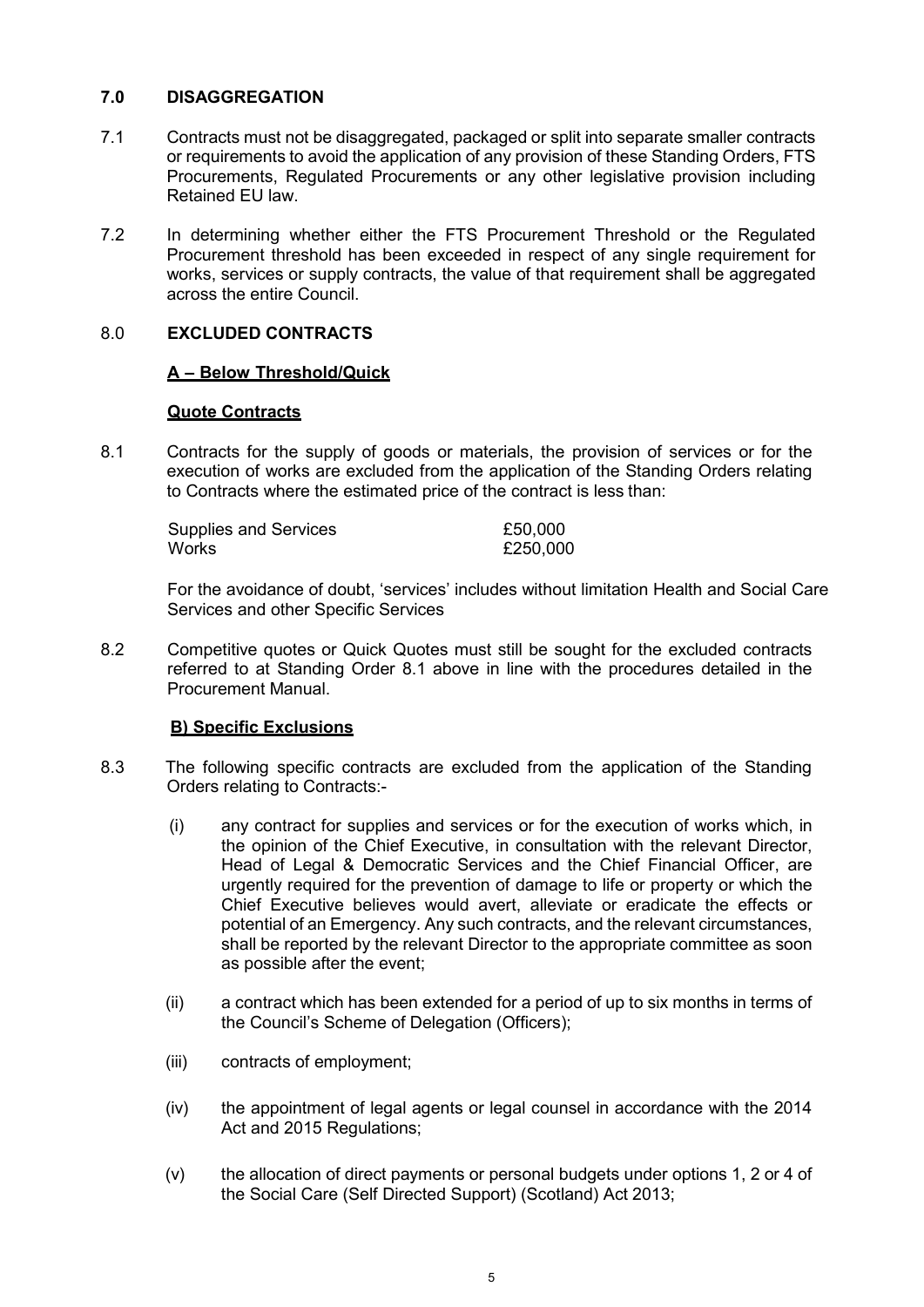- (vi) any contract awarded under the National Care Home Contract;
- (vii) appointed guardians or legal services instructed by a court or tribunal from the panel of persons appointed by the Council under The Curators ad Litem and Reporting Officers (Panels) Scotland Regulations 2001 and the appointment of board members required by statute; and
- (viii) any proposals, transactions or contracts regarding the acquisition or disposal of lands or buildings by the Council (which shall be subject to separate procedures contained within the Procurement Manual).

#### <span id="page-9-0"></span>**C) Framework and Exempt Collaborative Agreements**

- 8.4 Frameworks and Collaborative Agreements are excluded from the application of the Standing Orders relating to Contracts where the contract is for supplies and services or for the execution of works made on behalf of the Council by Scotland Excel, Procurement Scotland, the Crown Commercial Service, Strathclyde Partnership for Transport ,hub West Scotland, SCAPE Scotland, ESPO (Eastern Shires Purchasing Organisation) or any successor body or bodies for whom the Council has approved its membership or participation in furtherance of collaborative purchasing or admission to contractual arrangements providing Best Value to the Council. For the avoidance of doubt, Standing Order 26 (*Framework and Non-exempt Collaborative Agreements*) shall apply in all other cases.
- 8.5 Any participation agreement required to secure the Council's right to participate in a particular collaborative purchasing contract set up by a body listed at Standing Order 8.4, shall, irrespective of value, be signed on behalf of the Council by the Procurement Manager.
- 8.6 In accordance with the agreed contract strategy, the Procurement Manager, in consultation with the Head of Legal & Democratic Services and the Chief Financial Officer, may approve a recommendation for a tender exercise not being undertaken in terms of a Framework or Collaborative Agreement in terms of Standing Order 8.4 subject to the appropriate Director or relevant Head of Service evidencing the value of an alternative procurement route.
- 8.7 If the appropriate Director or relevant Head of Service believes that such collaborative purchasing is not achieving Best Value the Director or Head of Service must obtain the prior approval of the Procurement Manager in consultation with the Head of Legal & Democratic Services and the Chief Financial Officer for any alternative procurement route.
- 8.8 Any matter relating to the Council's membership of the bodies listed at Standing Order 8.4 shall be referred to the Council's Policy & Resources Committee or its equivalent from time to time.

#### <span id="page-9-1"></span>**D) Other Specific Services**

8.9 Where the 2015 Regulations apply, other Specific Services shall be procured in accordance with those Regulations as explained in the Procurement Manual.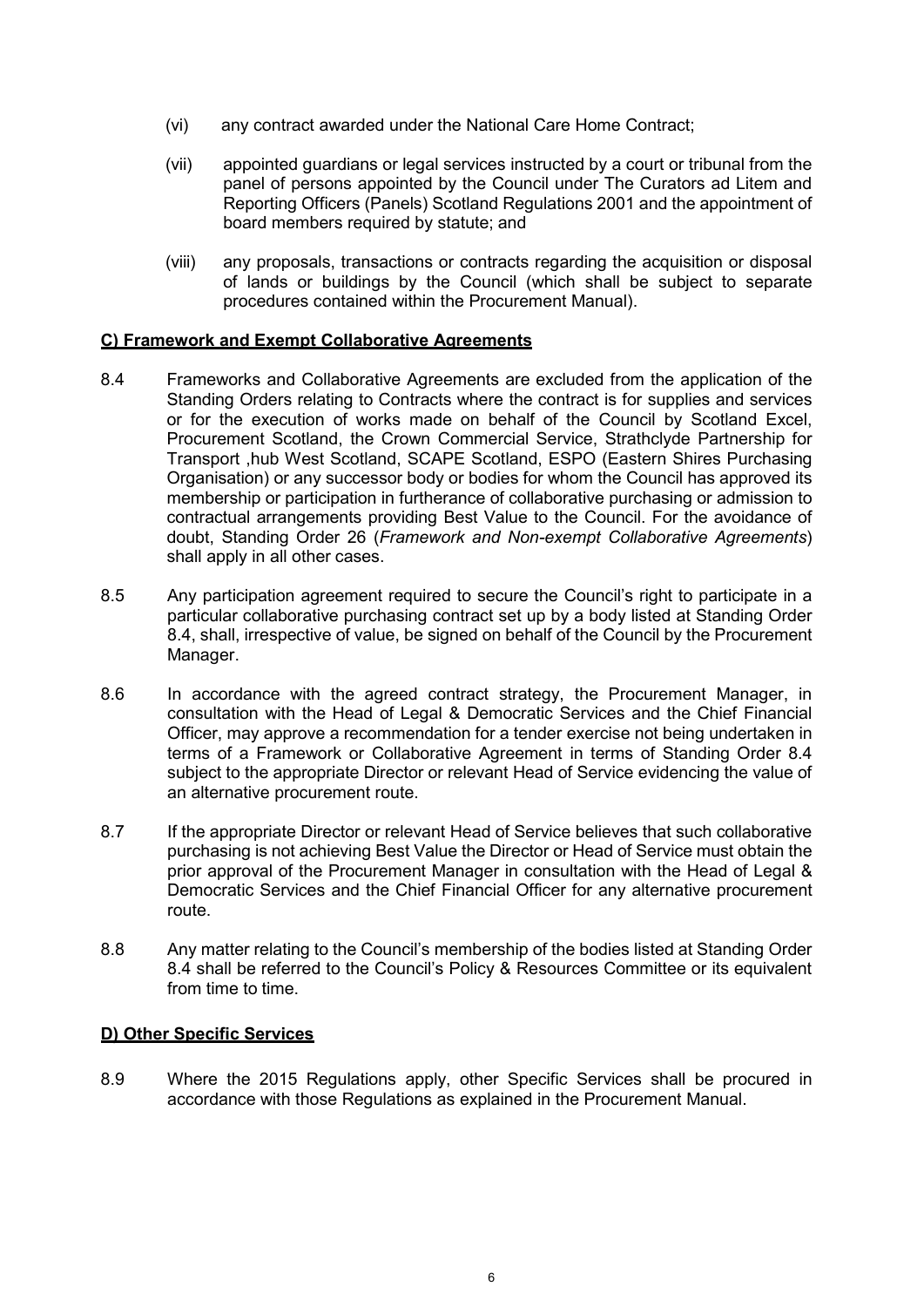#### <span id="page-10-0"></span>9.0 **PRE-PROCUREMENT PROCEDURES**

- 9.1 No tender shall be invited or offer made or accepted for any contract for supplies and services or for the execution of works unless there is sufficient financial provision within approved budgets for the net estimated expenditure.
- 9.2 The values stated in these Standing Orders are the total estimated values of the contract concerned for the entire duration of the contract including any extensions and not the estimated annual value of the contract.
- 9.3 The estimated values in these Standing Orders are calculated inclusive of VAT in relation to FTS Thresholds but exclusive of VAT in relation to Regulated Procurement and any requirement lower than the Regulated Procurement thresholds.
- 9.4 Where it is likely that a supply of goods or services or execution of works will be required on a continuing basis for a number of years the anticipated duration of the continuing supply shall be taken into account when estimating the value of the contract for the purposes of these Standing Orders.
- 9.5 For purposes of any financial checks of tenders, the amount of the annual value shall be a sufficient and appropriate basis of assessment. The financial check process is set out in the Procurement Manual.
- 9.6 Prior to commencing with a procurement exercise, the relevant Head of Service, in consultation with the Procurement Manager, shall check the Council's contract register to establish whether any existing corporate contracts are in existence which may already fulfill the requirement in question.

#### <span id="page-10-1"></span>10.0 **TENDERING PROCEDURES - GENERAL**

- 10.1 All contracts exceeding the values specified in Standing Order 8.1 require to be advertised in a sufficiently open manner to ensure that the principles of openness, transparency and equality are fully met.
- 10.2 Public notice shall be given of all contracts over the values specified in Standing Order 8.1 on the Public Contracts Scotland Portal. Where, in particular circumstances, the Head of Service considers it necessary, public notice may also be given in appropriate trade journals or newspapers.
- 10.3 Tenders must be invited by advertising the contract opportunity on the Public Contracts Scotland Portal.

#### <span id="page-10-2"></span>**11.0 HEALTH AND SOCIAL CARE SERVICES**

- 11.1 Subject to the modifications set out in Appendix 1 and in accordance with the 2015 Regulations and the principles set out in the Statutory Guidance issued by Scottish Ministers in terms of the 2014 Act, as well as the Best Practice Guidance on the Procurement of Care and Support Services 2016 issued in terms of the 2014 Act, these Standing Orders shall apply to contracts for Health and Social Care Services subject to the special procedures set out in Appendix 1.
- 11.2 Any contract for Health & Social Care Services which has an estimated value in excess of the FTS Threshold for Health & Social Care Services must be procured by following a procedure which conforms to the Council's duties as outlined in the 2015 Regulations.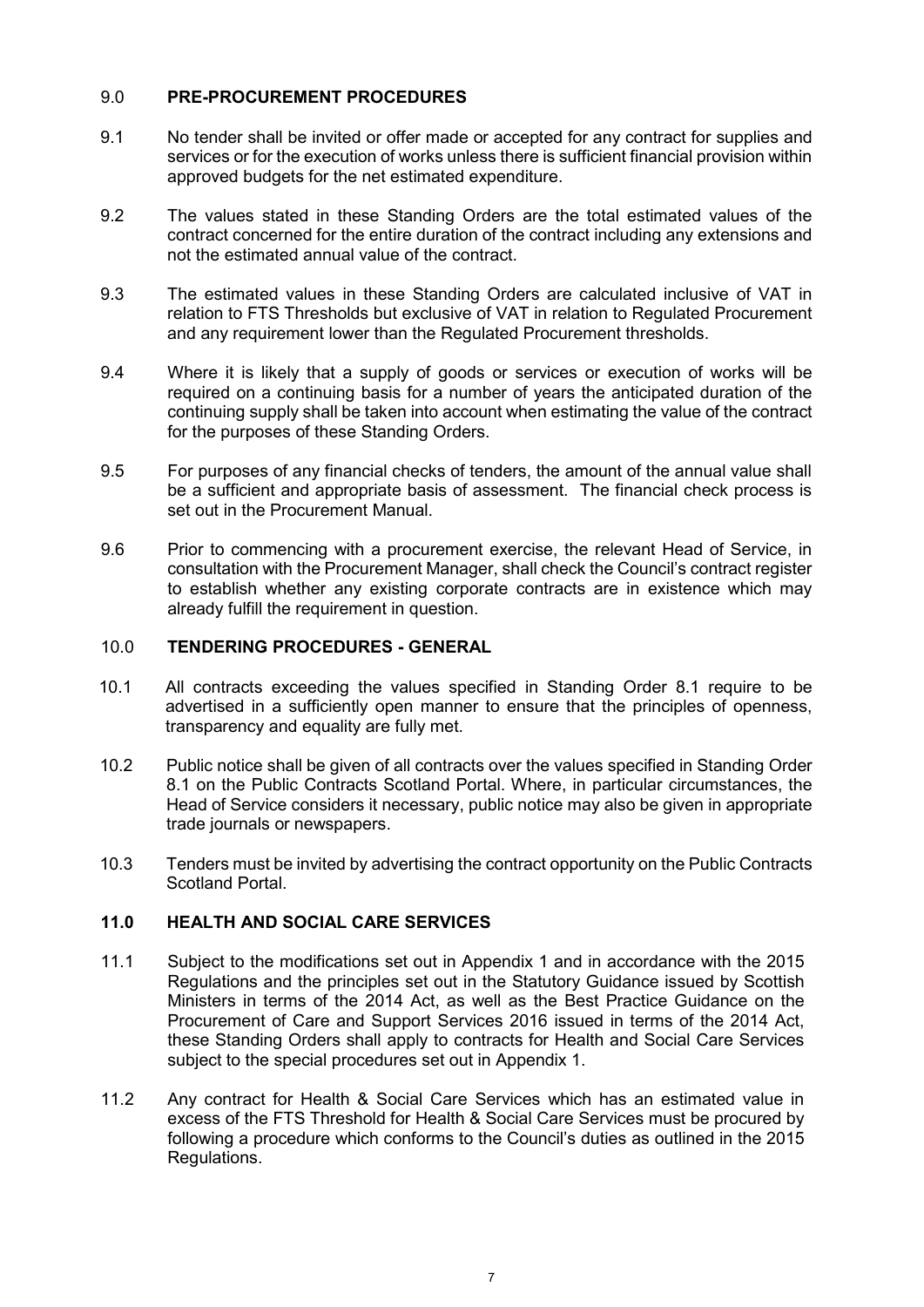#### <span id="page-11-0"></span>12.0 **SUSTAINABILITY**

- 12.1 (i) The 2014 Act requires that prior to procuring any contract for supplies or services equal to or greater than £50,000 or procuring any contract for the execution of works equal to or greater than £2million, the Council must, in line with the sustainable procurement duty consider how its actions can improve the social, environmental and economic wellbeing of the Inverclyde Council area, focusing particularly on inequality and then procure in a manner which secures those identified improvements; and
	- (ii) seek to facilitate the involvement of SMEs, third sector bodies and supported businesses and support innovation in its procurement processes.
- 12.2 Advice must be sought from the Procurement Manager on the requirements set out at Standing Order 12.1 prior to issuing a tender.

#### <span id="page-11-1"></span>13.0 **AWARDING CONTRACTS IN LOTS**

- 13.1 Where the 2015 Regulations apply, a contract may be awarded in the form of separate lots. Where the decision is taken not to award in the form of separate lots the main reason(s) for this must be explained in the contract documents or within the reporting requirements set out in the 2015 Regulations.
- 13.2 Where the 2015 Regulations apply, prior to issuing a tender, advice must be sought from the Procurement Manager on whether or not it is possible to separate the contract into lots.

#### <span id="page-11-2"></span>14.0 **RESTRICTING TENDERS TO SUPPORTED BUSINESSES**

- 14.1 The Council can restrict participation in any tender opportunity to providers operating supported businesses, supported employment programmes or supported factories where more than 30% of the workers are disabled or disadvantaged persons in accordance with the 2015 Regulations.
- 14.2 The restriction set out in Standing Order 14.1 must be advertised in the relevant public notice specified in accordance with Standing Order 10.2 above. Prior to exercising this right, advice must be sought from the Procurement Manager in consultation with the Head of Legal & Democratic Services and the Chief Financial Officer.

#### <span id="page-11-3"></span>15.0 **FAIR WORK FIRST AND COMMUNITY BENEFITS**

- 15.1 All procurement planning and tendering procedures and contractual arrangements entered into shall, in accordance with Council policy and guidance, encourage Fair Work First working practices and payment of the Real Living Wage and, where appropriate, shall include the use of community benefit clauses.
- 15.2 Advice must be sought from the Procurement Manager on the requirement set out at Standing Order 15.1 prior to issuing a tender.

#### <span id="page-11-4"></span>16.0 **TENDER EVALUATION**

16.1 The evaluation methodology of tenders shall be transparent, fair, and proportionate and comply with Council guidance on evaluation criteria contained within the Procurement Manual and shall be fully disclosed to prospective tenderers in the tender documentation.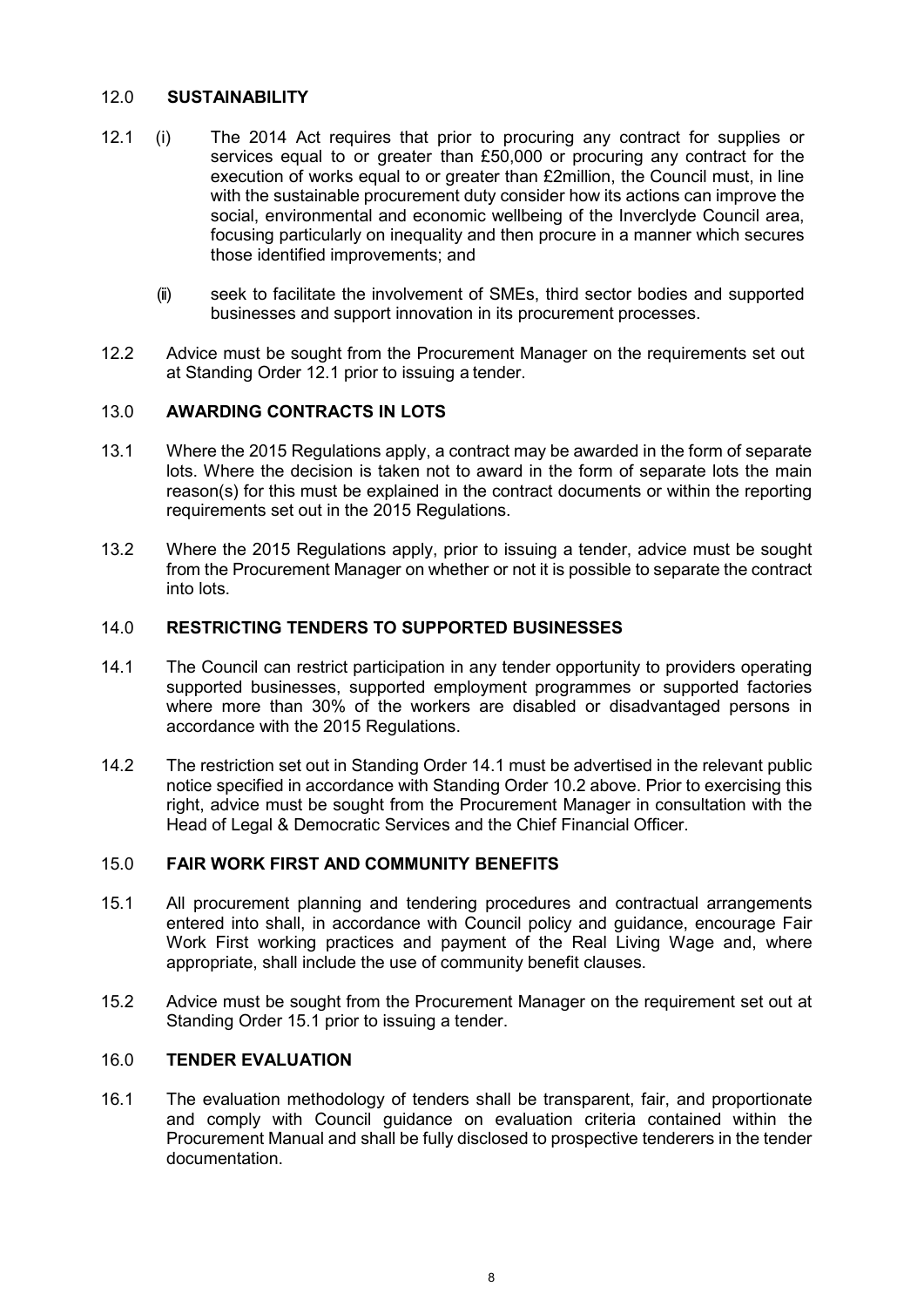- 16.2 Unless otherwise provided for in the Procurement Manual, each and every contract must be awarded to the 'most economically advantageous tender' and the balance between cost/quality must not fall below 60/40, where 60 represents cost and 40 represents quality.
- 16.3 Where the relevant Director is of the opinion that the ratio specified at Standing Order 16.2 requires to be varied to the extent that cost represents a smaller percentage of the overall total, then prior to commencing the procurement process, the Director shall prepare a report for the approval of the appropriate committee. Any such report shall be prepared in consultation with the Procurement Manger, the Head of Legal & Democratic Services and the Chief Financial Officer.

#### <span id="page-12-0"></span>17.0 **CONTRACT TERMS AND CONDITIONS**

- 17.1 Officers shall procure using current standard industry form terms and conditions and/or current framework terms and conditions. Where no such terms are available, officers shall procure using the Council's current Standard Terms and Conditions of Purchase.
- 17.2 Officers shall give specific consideration to the inclusion of an alternative dispute resolution clause in the terms and conditions of a contract if such a clause is not already included in the applicable terms.

#### <span id="page-12-1"></span>18.0 **LATE TENDERS**

- 18.1 No tenders received after the closing date and time for submission shall be considered and arrangements shall be made for their rejection. Tenderers shall be advised of this provision in the invitation to tender.
- 18.2 The Council expressly reserves the right to require any tenderer to provide additional written information supplementing or clarifying any of the information provided by that tenderer in response to requests for information or questions contained in the prequalification questionnaire, the Single Procurement Document or invitation to tender.

#### <span id="page-12-2"></span>19.0 **OPENING OF TENDERS**

- 19.1 All tenders relating to a specific project shall be opened at the one time.
- 19.2 Tenders in excess of £1million shall be opened by 2 Procurement Officers (Grade 7 or above) using the date and time stamp element of the PCS portal to record offers received. All other tenders shall be opened by one Procurement Officer (Grade 7 or above) using the date and time stamp element of the PCS portal to record offers received.

#### <span id="page-12-3"></span>20.0 **ACCEPTANCE OF TENDERS**

- 20.1 Except as hereinafter provided, the most economically advantageous tender shall be accepted.
- 20.2 The lowest price shall only be accepted (if desired for any particular procurement) where the value of the Council's requirement falls below the Regulated Procurement Threshold Procurement Manual.
- 20.3 Tenders may only be accepted on behalf of the Council:-
	- (i) in the case of tenders where the total estimated value or the amount does not exceed £1,000,000 by the Head of Legal & Democratic Services;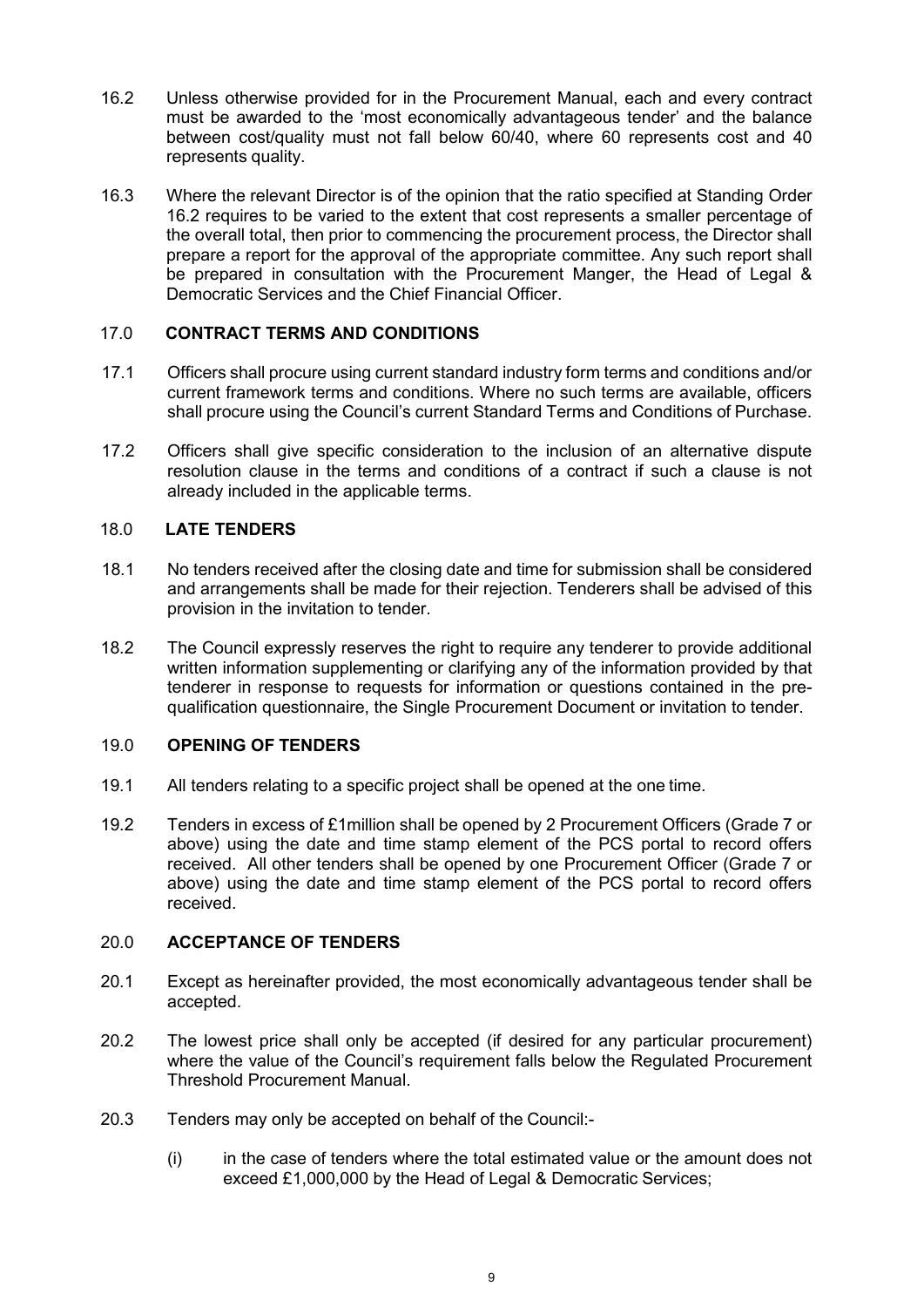- (ii) in the case of tenders where the total estimated value or amount exceeds £1,000,000 by the Head of Legal & Democratic Services with authority from the appropriate committee; and in relation to tenders beneath the PCS-FTS threshold, where the tender recommended for acceptance is not the most economically advantageous, by the Head of Legal & Democratic Services only with authority from the appropriate committee.
- 20.4 The Procurement Manager shall, on a bi-annual basis, submit a report for noting to the appropriate committee detailing all awards (including Direct Awards) which have been placed within the previous six month period.
- 20.5 If the appropriate Director or Head of Service recommends that none of the tenders submitted should be accepted, the relevant Head of Service or his/her authorised representative shall notify all tenderers accordingly.
- 20.6 No tender shall be accepted unless the appropriate Director or Head of Service and the Chief Financial Officer respectively are or have been satisfied as to the technical capability and professional fitness and financial standing of the tenderer.

#### <span id="page-13-1"></span><span id="page-13-0"></span>21.0 **PROCUREMENT STRATEGY, RECORDS AND REPORTING**

#### **Procurement Strategy**

21.1 The Procurement Manager shall, in consultation with the Head of Legal & Democratic Services and the Corporate Management Team, prepare and publish an annual procurement strategy setting out how the Council intends to carry out procurements regulated by the 2014 Act.

#### **Annual Procurement Report**

<span id="page-13-2"></span>21.2 The Procurement Manager shall, in consultation with the Head of Legal & Democratic Services, in relation to any financial year, prepare and publish an annual procurement report on procurements regulated by the 2014 Act as soon as reasonably practicable after the end of the relevant financial year.

#### **Register of Tenders**

- <span id="page-13-3"></span>21.3 The Procurement Manager shall keep and maintain a register of all tenders received which register shall be made available for inspection at any time, and in which shall be entered, in respect of each tender:
	- (i) the number of tenders received in respect of each contract;
	- (ii) the date and time of opening of each tender; and
	- (iii) the name and address of each tenderer, the value or amount of each tender and a statement as to the acceptance or otherwise of the tender.
- 21.4 Standing Order 21.3 shall not apply to Health and Social Care Service contracts. The relevant Head of Service shall keep and maintain a register of tenders relating to Health and Social Care Services containing the information (where relevant) outlined in  $(i) - (iii)$  above.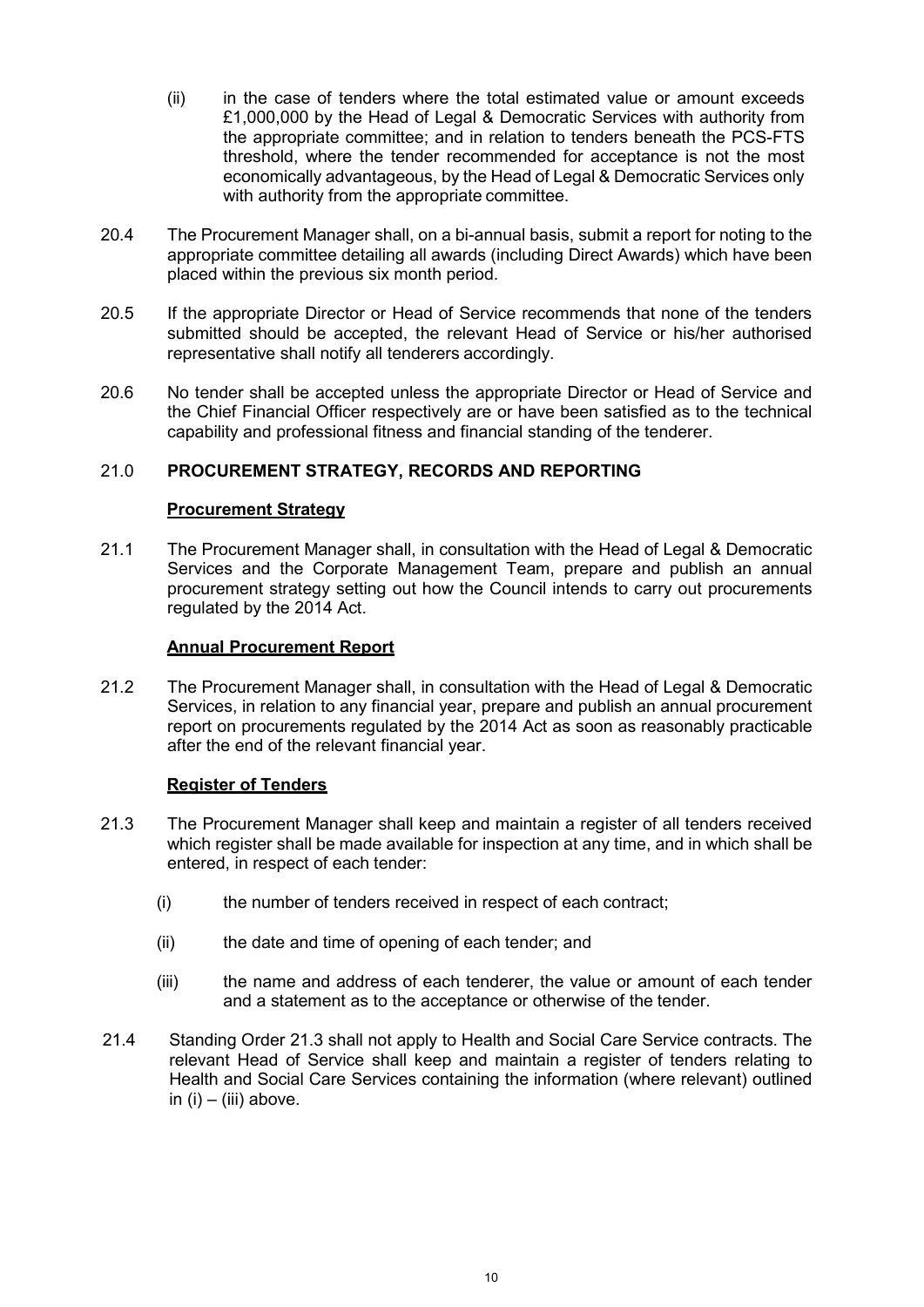#### <span id="page-14-0"></span>22.0 **DIRECT CONTRACT AWARDS**

- 22.1 In relation to a FTS Procurement or a Regulated Procurement, a contract can only be awarded directly without competition if the Direct Award can be justified under the relevant law.
- 22.2 Where the circumstances of Standing Order 22.1 apply the Director or Head of Service must obtain advice from the Procurement Manager, in consultation with the Head of Legal & Democratic Services and the Chief Financial Officer before submitting a report to the appropriate committee for prior approval to make a Direct Award.
- 22.3 In other exceptional cases:
	- (i) where the contract is for the provision of services and supplies and the proposed spend falls below the Regulated Procurement Threshold, if the Director or Head of Service considers on the application of Best Value principles that a contract can be directly awarded without competition, the Director shall obtain the prior approval of the Procurement Manager, in consultation with the Head of Legal & Democratic Services and the Chief Financial Officer.
	- (ii) where the contract is for the execution of works and the proposed spend is below £250,000, if the Director or Head of Service considers on the application of Best Value principles that a contract can be directly awarded without competition, the Director shall obtain the prior approval of the Procurement Manager, in consultation with the Head of Legal & Democratic Services and the Chief Financial Officer.
	- (iii) where the contract is for the execution of works and the proposed spend is between £250,000 and the Regulated Procurement Threshold relating to the execution of works (£2million), the Director or Head of Service must obtain advice from the Procurement Manager, in consultation with the Head of Legal & Democratic Services and the Chief Financial Officer before submitting a report to the appropriate committee for prior approval for a Direct Award.
- 22.4 Any report required in terms of Standing Orders 22.2 and 22.3(iii) shall confirm the identity of the party to which the contract is to be directly awarded and the proposed contract terms.
- 22.5 The process set out in the Procurement Manual must be followed before the making of any Direct Award in terms of Standing Orders 22.1 and 22.3.
- 22.6 The Direct Award process for all contracts (including Health and Social Care contracts) is set out in more detail in the Procurement Manual.

#### <span id="page-14-1"></span>23.0 **CONTRACT EXTENSIONS**

- 23.1 A contract extension affects the duration and potentially the value of the contract.
- 23.2 A contract can only be extended in certain defined circumstances:
	- (i) the right to extend must have been referred to in the initial procurement advert for the contract and the terms and conditions of the contract must contemplate such an extension; or
	- (ii) the extension constitutes a permissible and justifiable Direct Award under Standing Order 22 (*Direct Award Contracts*).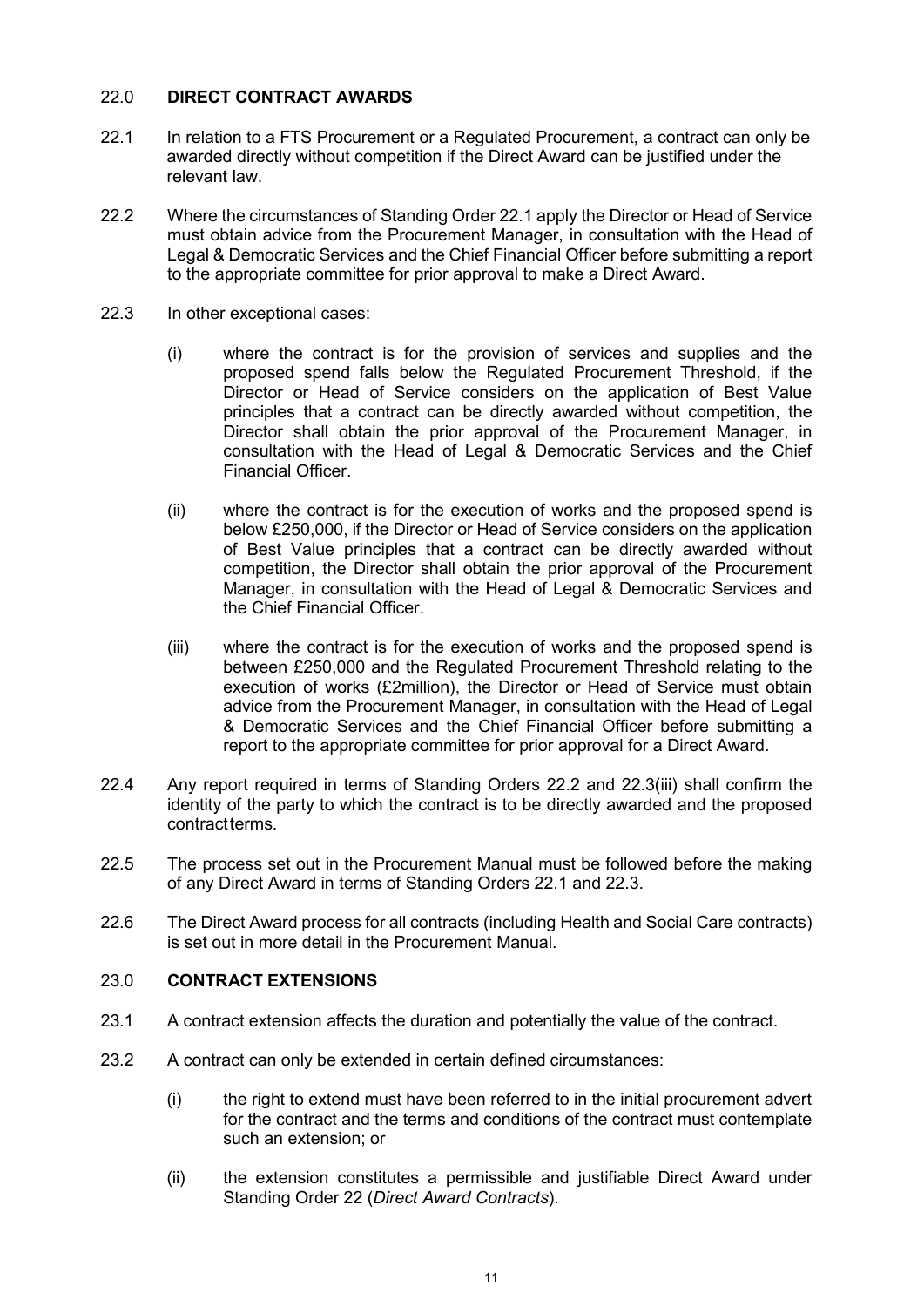In all other cases a contract extension is not permitted.

- 23.3 This Standing Order does not apply to contracts for the execution of works where extensions of time are expressly contained in standard industry form terms and conditions of contract.
- 23.4 The relevant Head of Service must obtain advice from the Procurement Manager in consultation with the Head of Legal & Democratic Services and the Chief Financial Officer prior to extending any contract under Standing Order 23.2(ii) and must follow the process for Direct Awards set out in the Procurement Manual.

#### <span id="page-15-0"></span>24.0 **CONTRACT MODIFICATIONS**

- 24.1 A contract modification affects the scope of the contract.
- 24.2 Examples of when a contract modification may be required include circumstances where there is a need for additional works, services, goods or materials which were not specified in the initial procurement or where a new contractor replaces the contractor to whom the contract was initially awarded.
- 24.3 The 2015 Regulations set out when it is permissible to modify a contract to which the Regulations apply. Where it is not possible to modify a contract, the contract must be re-tendered unless the modification constitutes a permissible and justifiable Direct Award under Standing Order 22 (*Direct Contract Awards*).
- 24.4 The relevant Head of Service must obtain advice from the Procurement Manager in consultation with the Head of Legal & Democratic Services and the Chief Financial Officer prior to modifying any contract.

#### <span id="page-15-1"></span>25.0 **EARLY TERMINATION OF A CONTRACT**

- 25.1 In relation to tenders falling within the scope of the FTS thresholds, tender documents must include an early termination clause to permit effect to be given to Regulation 73 of the 2015 Regulations namely the Council must have the right to terminate the contract or framework early where:
	- (i) the contract or framework has been subject to such substantial modification that a new procurement exercise is required; or
	- (ii) the tenderer has been in a situation which constitutes a ground for exclusion at the time the contract was awarded and should therefore have been excluded from the procurement process; or
	- (iii) A court or tribunal of competent jurisdiction has declared that a contract or framework should not have been awarded due to a serious breach of the 2015 Regulations.
- 25.2 If the relevant Head of Service decides that an operational contract which has no significant implications for the Council and no significant unplanned budgetary impact, including a contract falling within the scope of Standing Order 25.1, requires to be terminated prior to the expiry date, the Head of Service must explain the circumstances and obtain the prior written approval for the early termination from the Procurement Manager in consultation with the Head of Legal & Democratic Services and the Chief Financial Officer.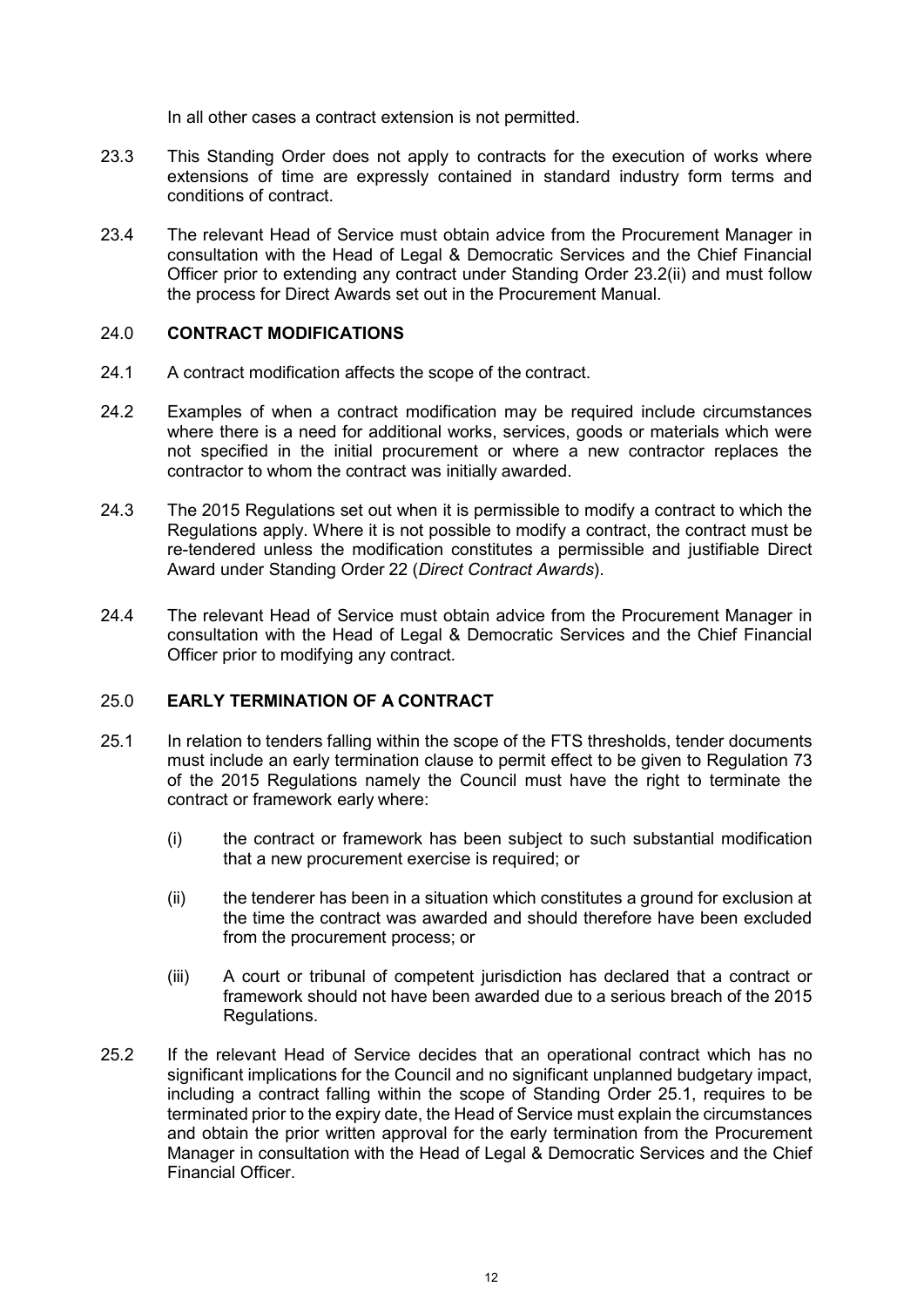25.3 In all other cases where the relevant Head of Service decides that a contract requires to be terminated prior to the expiry date, including a contract falling within the scope of Standing Order 25.1, the Head of Service must, in consultation with the Procurement Manager, Head of Legal & Democratic Services and the Chief Financial Officer, submit a report explaining the circumstances and implications for the Council and seeking the approval of the appropriate committee.

#### <span id="page-16-0"></span>26.0 **FRAMEWORK AND NON-EXEMPT COLLABORATIVE AGREEMENTS**

- 26.1 The Procurement Manager may seek the approval of the appropriate committee to participate in framework or non-exempt collaborative agreements with a body or organisation which is not listed at Standing Order 8.4 (*Framework and Non-Exempt Collaborative Agreements*) for a maximum period of 4 years provided the Procurement Manager is satisfied that any such framework or non-exempt collaborative agreement:
	- (i) has been established in accordance with the 2015 Regulations or the 2014 Act; and
	- (ii) is achieving Best Value.
- 26.2 No further committee approval will be required to purchase from a framework or nonexempt collaborative agreement approved in terms of Standing Order 26.1 unless the total estimated value or amount of the contract exceeds £1,000,000 in which circumstances Standing Order 20.3(ii) (*Acceptance of Tenders*) will apply.
- 26.3 Where a Director or Head of Service deems it Best Value, they may enter into or participate in a framework or non-exempt collaborative agreement which has not been approved in terms of Standing Order 26.1 provided the Director or Head of Service has obtained the prior approval of the appropriate committee for the participation and level of spend. Before doing so, the Director or Head of Service shall consult fully with the Procurement Manager, the Head of Legal & Democratic Services and the Chief Financial Officer.
- 26.4 Any participation, membership or similar agreement required to secure the Council's right to participate in collaborative purchasing contracts duly approved under Standing Orders 26.1 or 26.3 shall be signed by the Head of Legal & Democratic Services in consultation with the Chief Financial Officer and the Procurement Manager.

#### <span id="page-16-2"></span><span id="page-16-1"></span>27.0 **POST TENDER CLARIFICATION**

#### **Errors in computation**

- 27.1 Where examination of tenders received reveals obvious errors in the computation of the offer which would affect the tender figures, these errors will be dealt with in the following manner:-
	- (i) any obvious arithmetical errors will be rectified by the appropriate officer checking the tenders and the amount of tender shall be held to be the amount of the documents so rectified and the tenderer informed in writing of the corrected amount; and
	- (ii) where there is an obvious and genuine error in rates occurring, the tenderer will be given the opportunity of either (a) confirming that they agree to their tender being considered with the error remaining, (b) correcting the error, or (c) withdrawing their tender. This procedure must be undertaken in writing. Should the tenderer decide to withdraw their tender, it will not be considered for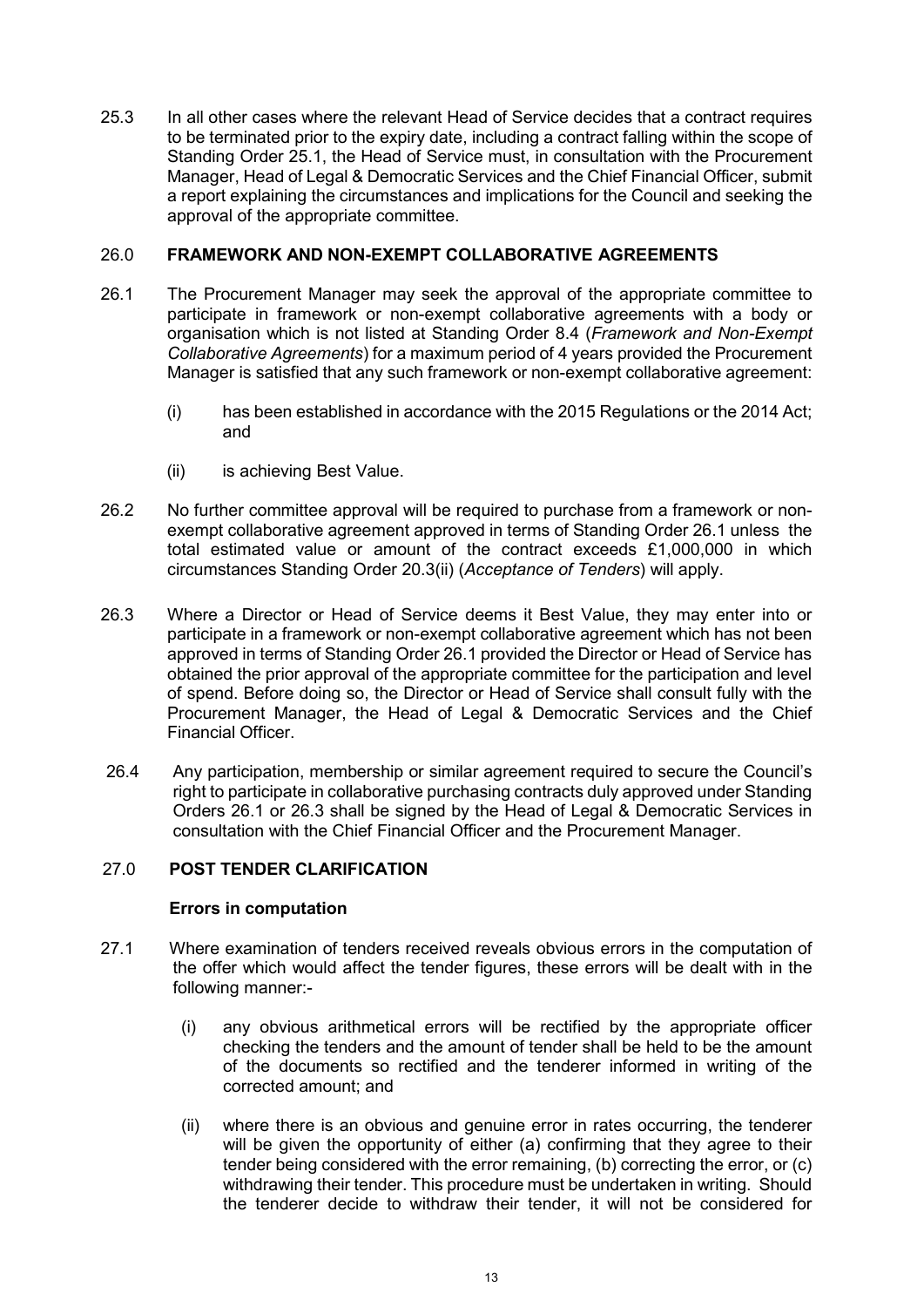acceptance. The tenderer must be permitted only to amend the obvious or genuine error and must not be given the opportunity to amend any other part of their tender.

#### **Requests for clarification**

<span id="page-17-0"></span>27.2 A full written record shall be kept by the relevant Head of Service of all contracts where post tender clarification has been used and the written record will be retained with the original tender. The written record will include the justification for authorising post tender clarification, the nature of the clarification undertaken, the outcome of such clarification and shall detail any additional terms agreed by the Council.

#### <span id="page-17-1"></span>28.0 **CONTRACT TERMS REGARDING CONSULTANTS AND SPECIALIST SERVICE PROVIDERS**

- 28.1 Where appropriate, it shall be a condition of engagement of consultants and specialist service providers that:-
	- (i) they and their staff shall comply with these Standing Orders as though they were officers of the Council;
	- (ii) at any time during the performance of the contract, the consultant/specialist service provider shall, on a request by the relevant Head of Service, produce all records maintained by them in relation to the contract and on completion of the contract, transmit all such records to the Council, if so required; and
	- (iii) copyright and intellectual property rights in and to all documentation produced by or on behalf of the consultant/specialist service provider exclusively for the Council in the course of providing the services shall vest and remain vested in the Council.
- 28.2 In the event that a Head of Service wishes to depart from the requirements of Standing Order 28.1, the Head of Service shall only do so with the prior agreement of the Procurement Manager in consultation with the Head of Legal & Democratic Services and the Chief Financial Officer.

#### <span id="page-17-2"></span>29.0 **FORM OF CONTRACT**

29.1 Except where otherwise agreed between the appropriate Director and the Head of Legal & Democratic Services, every contract shall be in writing and in the name of the Council, shall be signed by the Head of Legal & Democratic Services or other proper officer(s) designated by him/her and shall be subject to the laws of Scotland.

#### <span id="page-17-3"></span>30.0 **PERFORMANCE BONDS**

- 30.1 A contract guarantee bond, formal parent company guarantee or other sufficient security for the due performance of a contract must be obtained from a building contractor for capital and infrastructure projects in the following circumstances:
	- (i) where the total contract sum for the project exceeds £1,000,000; or
	- (ii) where the Council as funder contributes more than £250,000 to the project, or
	- (iii) Where otherwise considered necessary by the relevant Head of Service.
- 30.2 The security provided must have a minimum value of 10% of the total contract sum and any contract guarantee bond must be based on the standard Association of British Insurers Model Form of Guarantee Bond duly amended to include the insolvency of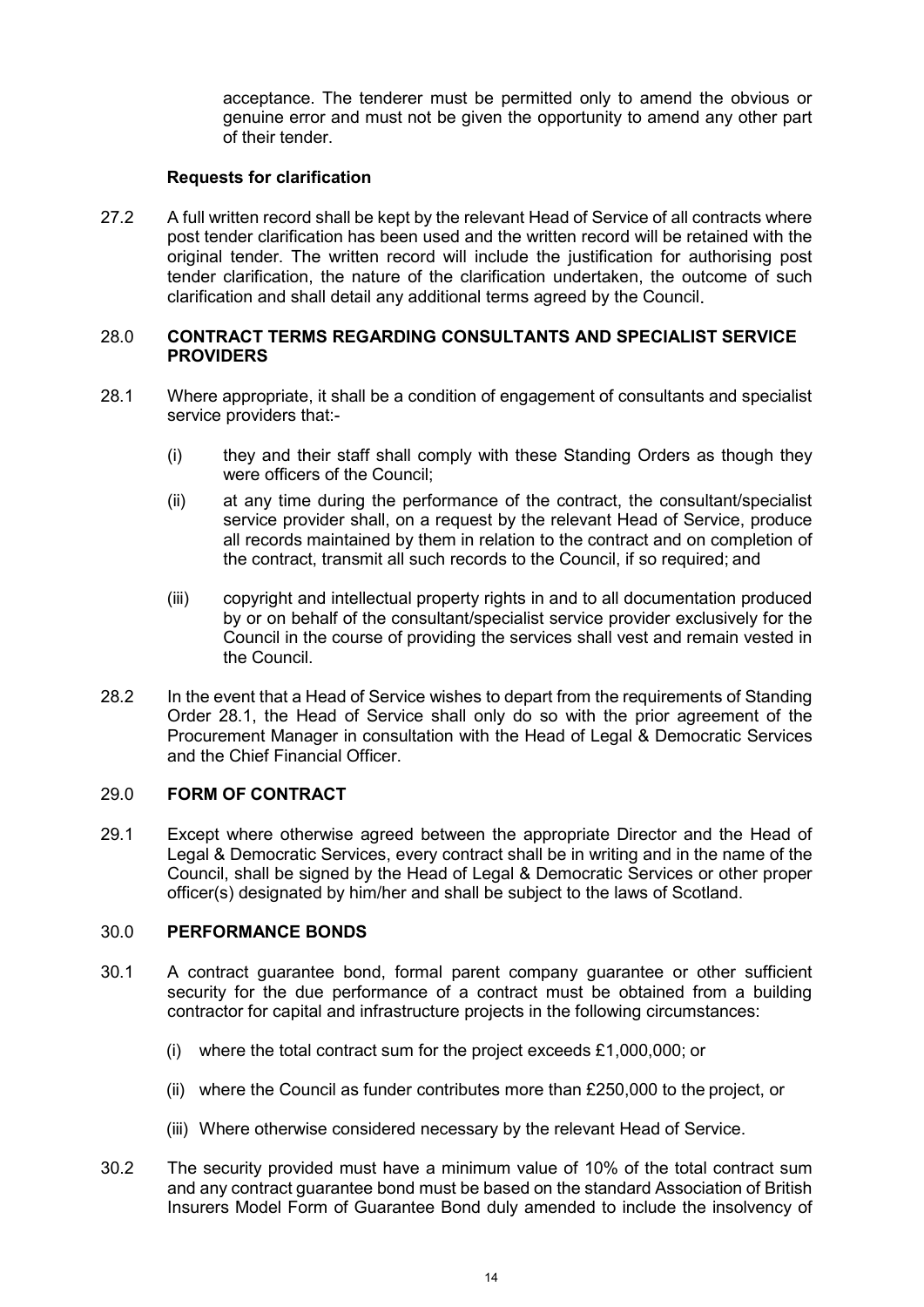the building contractor as a default.

#### <span id="page-18-0"></span>31.0 **COLLATERAL WARRANTIES**

- 31.1 A collateral warranty may be required where goods or materials, services or works are provided by a party which is not a party to the Council's main contract. A collateral warranty enables the Council to raise a contractual claim directly against the party which is not a party to the main contract.
- 31.2 Collateral warranties may also require to be provided in associated but separate or phased tender exercises. For example, a building contractor appointed by the Council may require a collateral warranty to be provided by a specialist consultant appointed by the Council to provide a specialist structural report. In such circumstances, the contractual terms of the original specialist consultant appointment must oblige the original specialist consultant to provide collateral warranties where required by other parties to the project.
- 31.3 Officers shall consider whether it is appropriate to obtain a collateral warranty or warranties including whether a collateral warranty or warranties may require to be provided as part of an associated but separate or phased tender approach. Advice must be sought from the Procurement Manager in consultation with the Head of Legal & Democratic Services prior to issuing any tender or contract if collateral warranties may be required by the Council or another party.

#### <span id="page-18-1"></span>32.0 **FREEDOM OF INFORMATION**

32.1 All tender documents shall clearly state that the Council is a body to whom the Freedom of Information (Scotland) Act 2002 applies in accordance with the procedure detailed in the Procurement Manual

#### <span id="page-18-2"></span>33.0 **TECHNICAL STANDARDS**

- 33.1 All tenders for supplies, services or works shall be based on a defined specification except where the Council otherwise decides.
- 33.2 Where there is a recognised international or British Standards Specification or British Standard Code of Practice current and applicable at the date of tender, every contract shall require, as the case may be, that all goods, materials used or supplied, services provided and all workmanship shall at least meet the requirements of that standard.
- 33.3 In the absence of any such recognised standard as referred to at Standing Order 33.2, the contract documents shall require an appropriate equivalent standard shall be used, where available.

#### <span id="page-18-3"></span>34.0 **EQUALITIES & PREVENTION OF DISCRIMINATION**

- 34.1 No contract shall be awarded without the relevant Head of Service having obtained from the tenderer confirmation in writing that, to the best of the tenderer's knowledge and belief, the tenderer-
	- (i) has complied with all statutory requirements relating to equal opportunities in employment; and
	- (ii) is not unlawfully discriminating within the meaning and scope of the Equality Act 2010 (or any statutory modification or re-enactment thereof).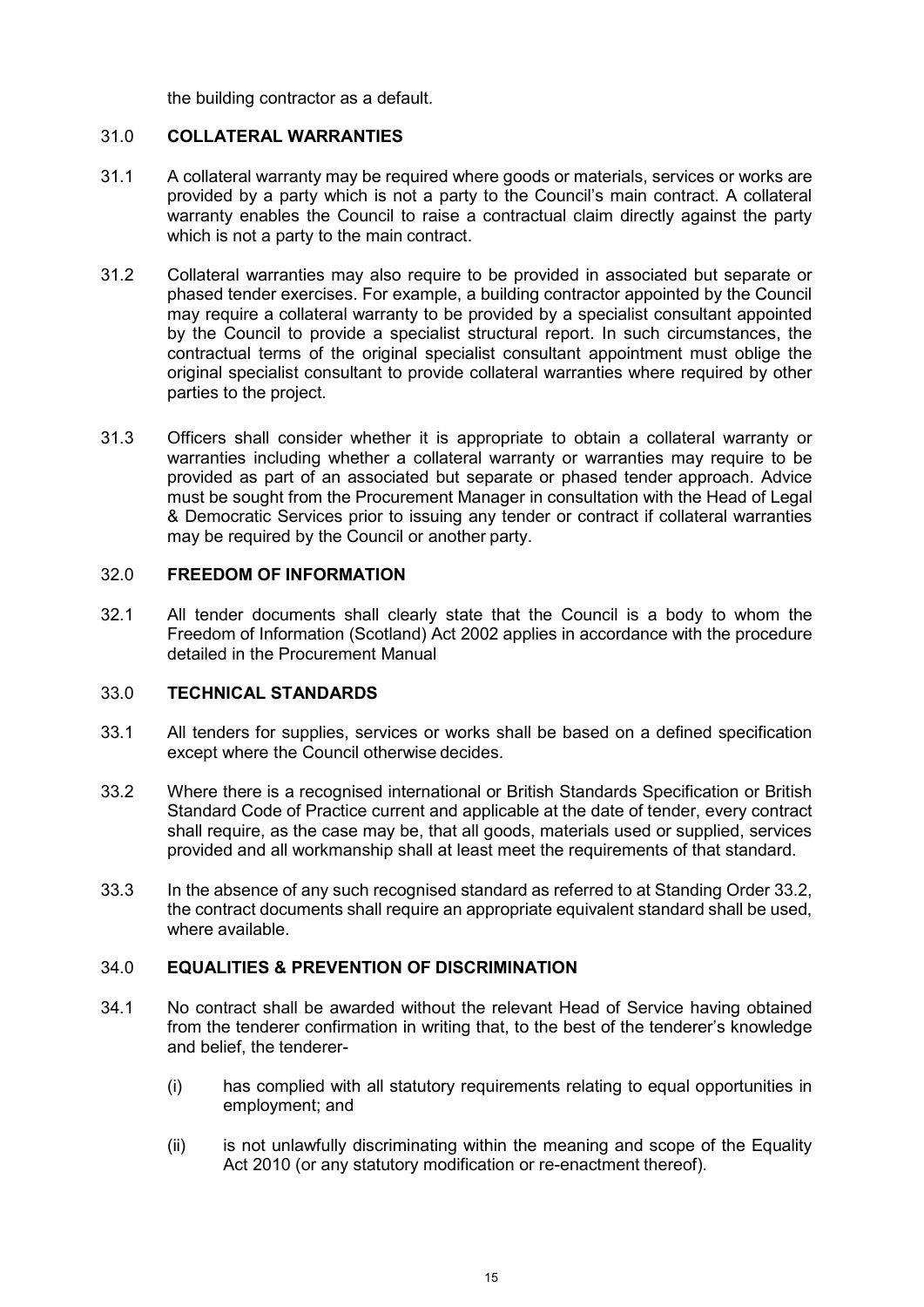34.2 No contract shall be awarded unless the relevant Head of Service has obtained satisfactory information from the tenderer in relation to their statutory obligations under the said Equality Act 2010.

#### <span id="page-19-0"></span>35.0 **ETHICS AND STANDARDS**

- 35.1 Dealings with suppliers and tenderers must at all times be transparent, honest and fair.
- 35.2 Any conflict of interest which arises in relation to an officer's official duty and their personal interest must be resolved so that any conflicted individual is not in a position to influence decisions made.
- 35.3 The actions of officers should not be, nor give the impression that they have or may have been, influenced by a gift or consideration to show favour or disfavour to any person or organisation. Officers must be aware of their responsibilities when procuring and that there are criminal penalties for offences which are specified in the Bribery Act 2010.
- 35.4 Officers must keep sufficient records to establish an audit trail to demonstrate that ethical standards have been observed throughout any procurement process.

#### <span id="page-19-1"></span>36.0 **ASSIGNATION/NOVATION**

36.1 Except where otherwise provided in the contract, a contractor shall not assign, novate or sub-let a contract or any part thereof without the previous written consent of the Council.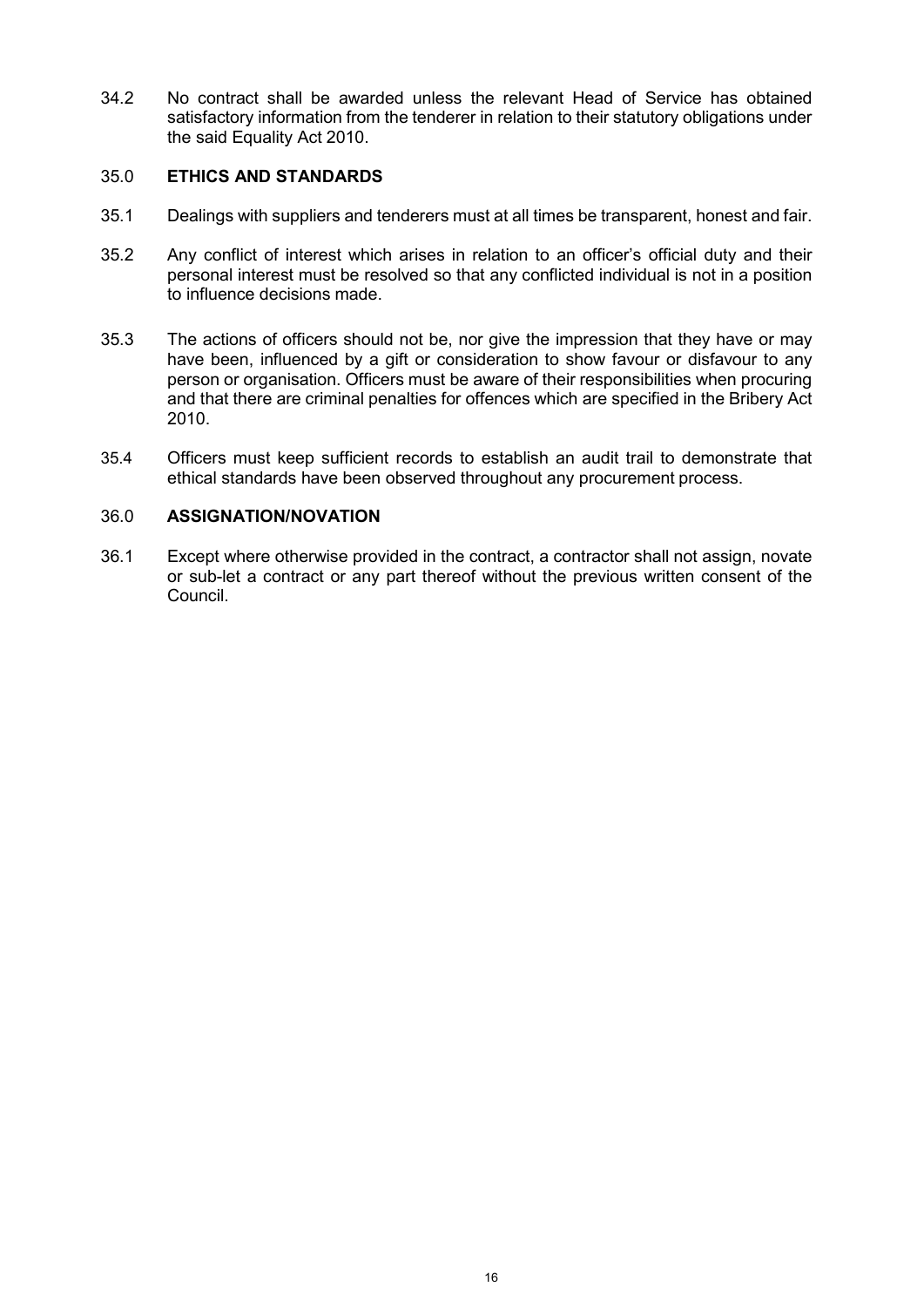#### <span id="page-20-0"></span>**Appendix 1**

#### <span id="page-20-1"></span>**Procedures for Commissioning of Health and Social Care Services**

#### 1. **Introduction**

- 1.1 In accordance with Standing Order 11.0, the Standing Orders relating to Contracts shall apply to the procurement of contracts for Health and Social Care Services subject to the special procedures set out in this Appendix.
- 1.2 These procedures are intended to accord with and reflect the principles set down in the Statutory Guidance issued by Scottish Ministers in terms of the Procurement Reform (Scotland) Act 2014 as well as the Best Practice Guidance on the Procurement of Care and Support Services 2016 issued in terms of the Procurement Reform (Scotland) Act and the 2015 Regulations.
- 1.3 Any competitive process must be carried out in line with the requirements of these Standing Orders relating to Contracts including provisions regarding possible contract extensions or modifications.
- 1.4 All Health and Social Care Services procurement will be undertaken by the Health and Social Care Partnership (HSCP) Commissioning Team, supported by Corporate Procurement.
- 1.5 All Officers must follow the process and procedures set out at Paragraph 3 and in the Procurement Manual in relation to the Commissioning of Health & Social Care Services.

#### 2. **Governing Bodies (Care Inspectorate)**

2.1 Any tenderers wishing to provide Health and Social Care Services to the Council must be registered with Care Inspectorate (or its statutory successor(s)) or any other relevant regulatory bodies that are a mandatory requirement to the service provision, where required in terms of the contract.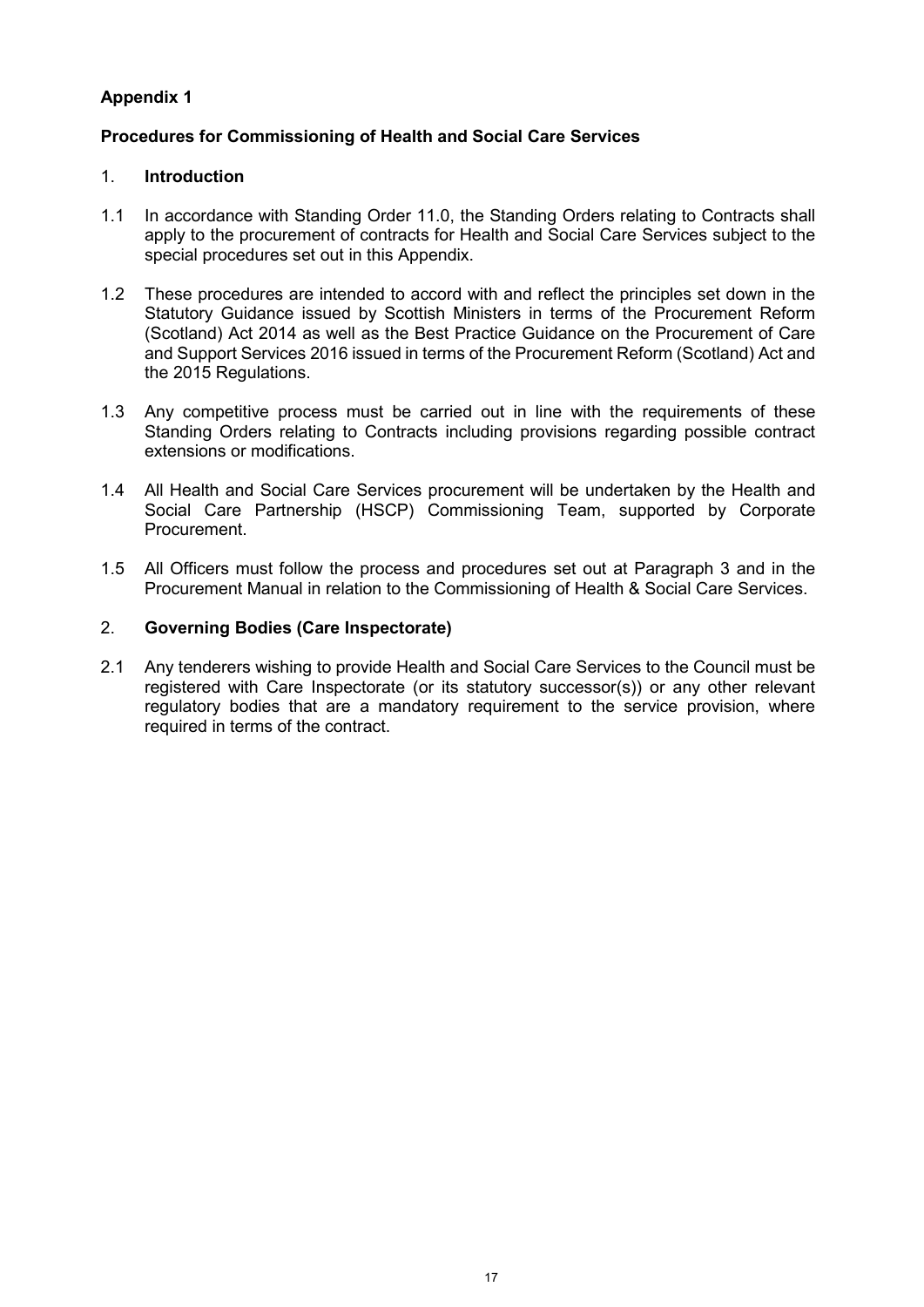| 3. |  |  |  |  |  | <b>Procedures for Procuring Contracts for Health and Social Care Services</b> |
|----|--|--|--|--|--|-------------------------------------------------------------------------------|
|----|--|--|--|--|--|-------------------------------------------------------------------------------|

| <b>TOTAL VALUE FOR</b><br><b>DURATION OF</b>            | <b>PROCEDURE</b>                                                                                                                                                                                                                                                                                                                                                                                                                                                      | <b>APPROVAL</b><br><b>PROCESS</b>                                                                                                                                                                                                                                                                 | <b>COMMITTEE</b><br><b>APPROVAL</b>                                                                                     |
|---------------------------------------------------------|-----------------------------------------------------------------------------------------------------------------------------------------------------------------------------------------------------------------------------------------------------------------------------------------------------------------------------------------------------------------------------------------------------------------------------------------------------------------------|---------------------------------------------------------------------------------------------------------------------------------------------------------------------------------------------------------------------------------------------------------------------------------------------------|-------------------------------------------------------------------------------------------------------------------------|
| <b>CONTRACT</b><br>(AGGREGATION<br><b>RULES APPLY)*</b> |                                                                                                                                                                                                                                                                                                                                                                                                                                                                       |                                                                                                                                                                                                                                                                                                   |                                                                                                                         |
| £663,540** and above                                    | Must be advertised in<br>FTS and the light touch<br>provisions in the 2015<br>Regulations apply                                                                                                                                                                                                                                                                                                                                                                       | <b>HSCP</b><br>Chief<br>Officer<br>in<br>conjunction<br>with<br>Chief<br>Financial<br>Officer,<br>Procurement<br>Manager<br>and<br>Head of Legal &<br>Democratic<br>for<br>Services<br>to<br>up<br>£1,000,000                                                                                     | Approval to<br>award must be<br>sought from the<br>appropriate<br>Committee<br>where the value<br>exceeds<br>£1,000,000 |
| £50,000 - £663,539.99                                   | May award without<br>seeking offers, but<br>should consider the<br><b>General Duties where</b><br>relevant. For any<br>contract over £50,000,<br>a contract award notice<br>must be published on<br>PCS. Certain other<br>rules also apply (see<br>paragraph 8.12 of<br>Guidance on the<br><b>Procurement of Care</b><br>and Support Services<br>2021 (Best Practice)<br>Or<br>May choose to seek<br>offers: in which case all<br>provisions of the 2014<br>Act apply | <b>HSCP Chief</b><br>Officer in<br>conjunction with<br>Procurement<br>Manager shall be<br>responsible for<br>deciding whether<br>a particular<br>contract is one<br>which may be<br>awarded without<br>advertisement<br>and competition<br>in accordance<br>with Section 12 of<br>the Reform Act. | Not required                                                                                                            |
| Below £50,000                                           | Not a Regulated<br>Procurement                                                                                                                                                                                                                                                                                                                                                                                                                                        | Procurement<br>Manager in<br>conjunction with<br>the relevant Head<br>of Service.                                                                                                                                                                                                                 | Not Required                                                                                                            |

\* the estimated value of the Contract is the value of the total consideration which the Council expects to be payable under or by virtue of the Contract. Contracts must not be artificially disaggregated as per Contract Standing Order 7.0. Advice must be sought from the Chief Financial Officer on a case by case basis in relation to whether the Contract is exempt from VAT.

\*\* or the applicable FTS Threshold for Social and other specified services as defined in Schedule 3 of the 2015 Regulations.